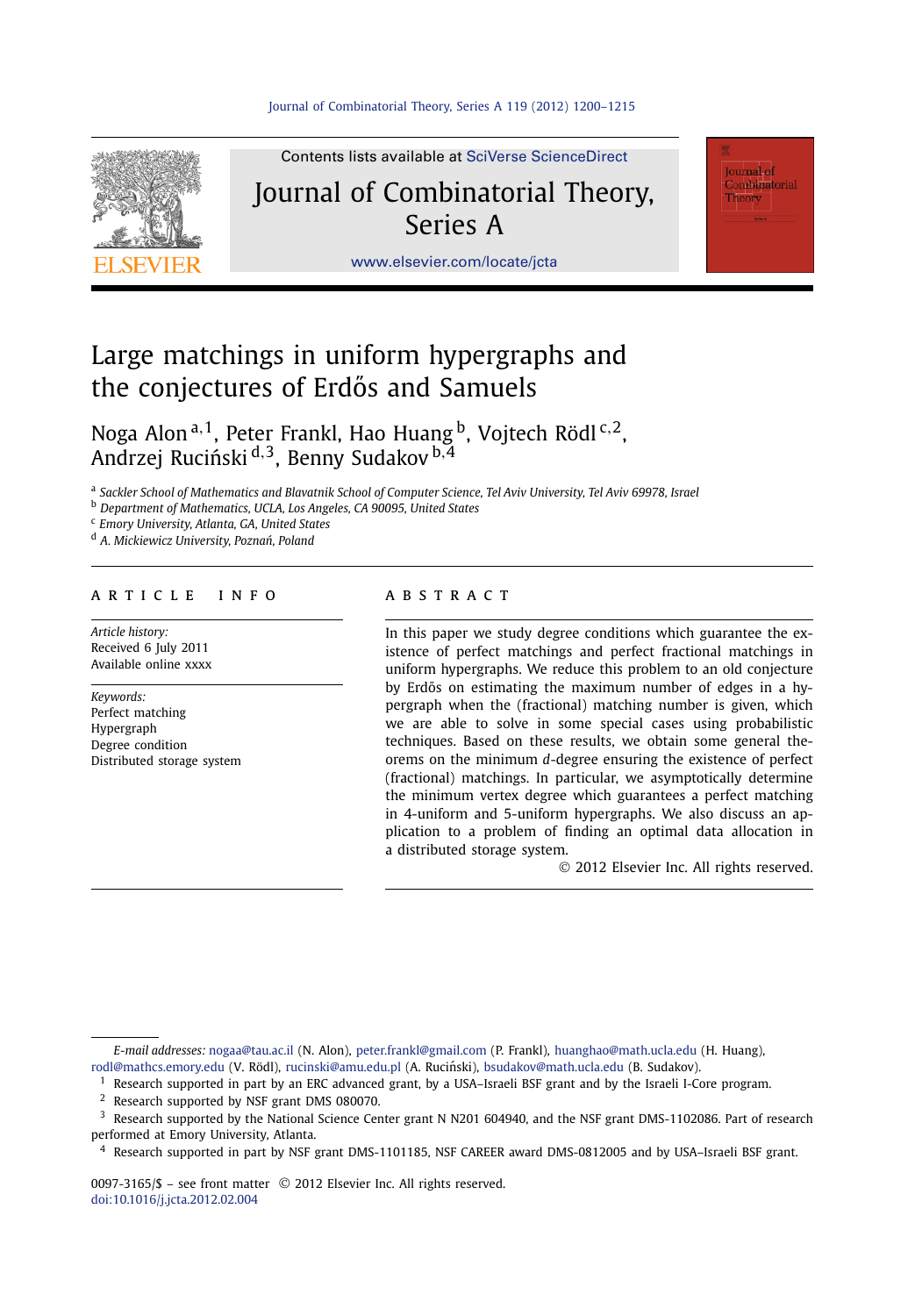#### **1. Introduction**

*A* k-uniform hypergraph or *a* k-graph for short, is a pair  $H = (V, E)$ , where  $V := V(H)$  is a finite set of vertices and  $E := E(H) \subseteq {V \choose k}$  is a family of *k*-element subsets of *V* called edges. Whenever convenient we will identify *H* with *E(H)*. *A matching* in *H* is a set of disjoint edges of *H*. The number of edges in a matching is called *the size* of the matching. The size of the largest matching in a *k*-graph *H* is denoted by  $v(H)$ . A matching is *perfect* if its size equals  $|V|/k$ .

*A fractional matching* in a *k*-graph  $H = (V, E)$  is a function  $w : E \rightarrow [0, 1]$  such that for each  $v \in V$  we have  $\sum_{e \ni v} w(e) \leqslant 1.$  Then  $\sum_{e \in E} w(e)$  is the size of  $w.$  The size of the largest fractional matching in a *k*-graph *H* is denoted by  $v^*(H)$ . If  $v^*(H) = n/k$ , or equivalently, for all  $v \in V$  we have  $\sum_{e \ni v} w(e) = 1$ , then we call *w perfect*.

The determination of  $v^*(H)$  is a linear programming problem. Its dual problem is to find a minimum *fractional vertex cover*  $\tau^*(H) = \sum_{v \in V} w(v)$  over all functions  $w: V \to [0, 1]$  such that for each  $e \in E$  we have  $\sum_{v \in e} w(v) \geq 1$ . Let  $\tau(H)$  be the minimum number of vertices in a vertex cover of *H*. Then, for every *k*-graph *H*, by the Duality Theorem,

$$
\nu(H) \leqslant \nu^*(H) = \tau^*(H) \leqslant \tau(H). \tag{1}
$$

Given a *k*-graph *H* and a set  $S \in \binom{V}{d}$ ,  $0 \le d \le k - 1$ , we denote by  $\deg_H(S)$  the number of edges in *H* which contain *S*. Let  $\delta_d := \delta_d(H)$  be the minimum *d*-degree of *H*, which is the minimum deg<sub>*H*</sub> *(S*) over all  $S \in {V \choose d}$ . Note that  $\delta_0(H) = |E(H)|$ . In this paper we study the relation between the minimum *d*-degree  $\delta_d$ (*H*<sup> $\prime$ </sup>) and the matching numbers  $ν$ (*H*) and  $ν$ <sup>\*</sup>(*H*).

**Definition 1.1.** Let integers d, k, s, and n satisfy  $0 \le d \le k - 1$ , and  $0 \le s \le n/k$ . We denote by  $m_d^s(k, n)$ the minimum *m* so that for an *n*-vertex *k*-graph *H*,  $\delta_d(H) \ge m$  implies that  $\nu(H) \ge s$ . Equivalently,

$$
m_d^s(k,n)-1=\max\big\{\delta_d(H)\colon \big|V(H)\big|=n\text{ and }\nu(H)\leqslant s-1\big\}.
$$

Furthermore, for a *real* number  $0 \le s \le n/k$ , define  $f_d^s(k,n)$  as the minimum m so that  $\delta_d(H) \ge m$ implies that  $v^*(H) \geqslant s$ . Equivalently,

$$
f_d^s(k, n) - 1 = \max\{\delta_d(H): |V(H)| = n \text{ and } \nu^*(H) < s\}.
$$

Observe that trivially, for  $\lceil s \rceil \leq n/k$ ,

$$
f_d^s(k,n) \leqslant m_d^{\lceil s \rceil}(k,n). \tag{2}
$$

We are mostly interested in the case  $s = n/k$  (i.e. when matchings are perfect) in which we suppress the superscript in the notation  $m_d^{n/k}(k, n)$  and  $f_d^{n/k}(k, n)$ . Thus, writing  $m_d(k, n)$ , we implicitly require that *n* is divisible by *k*.

Problems of this type have a long history going back to Dirac [4] who in 1952 proved that minimum degree  $n/2$  implies the existence of a Hamiltonian cycle in graphs. Therefore, for  $d \geq 1$ , we refer to the extremal parameters  $m_d(k, n)$  and  $f_d(k, n)$  as to *Dirac-type thresholds*. When  $k = 2$ , an easy argument shows that  $m_1(2, n) = n/2$ . For  $k \geq 3$ , an exact formula for  $m_{k-1}(k, n)$  was obtained in [25]. For a fixed *k* ≥ 3 and *n* → ∞ it yields the asymptotics  $m_{k-1}(k, n) = \frac{n}{2} + O(1)$ . As far as perfect fractional matchings are concerned, it was proved in [24] that  $f_{k-1}(k,n) = \lfloor n/k \rfloor$  for  $k ≥ 2$ , which is a lot less than *mk*−1*(k,n)* when *k* 3. For more results on Dirac-type thresholds for matchings and Hamilton cycles see [23].

In this paper, we focus on the asymptotic behavior of  $m_d(k, n)$  and  $f_d(k, n)$  for general, but fixed *k* and *d*, when  $n \to \infty$ . For a lower bound on  $m_d(k, n)$  consider first a *k*-graph  $H_0 = H_0(k, n)$  (constructed in [25]) with vertex set split almost evenly, that is,  $V(H_0) = A \cup B$ ,  $||A| - |B|| \le 2$ , and with the edge set consisting of all *k*-element subsets of  $V(H_0)$  intersecting *A* in an odd number of vertices. We choose the size of *A* so that  $|A|$  and  $\frac{n}{k}$  have different parity. Clearly, there is no perfect matching in  $H_0$  and for every  $0 \leqslant d \leqslant k - 1$  we have  $\delta_d(H_0) \sim \frac{1}{2} {n-d \choose k-d}$ .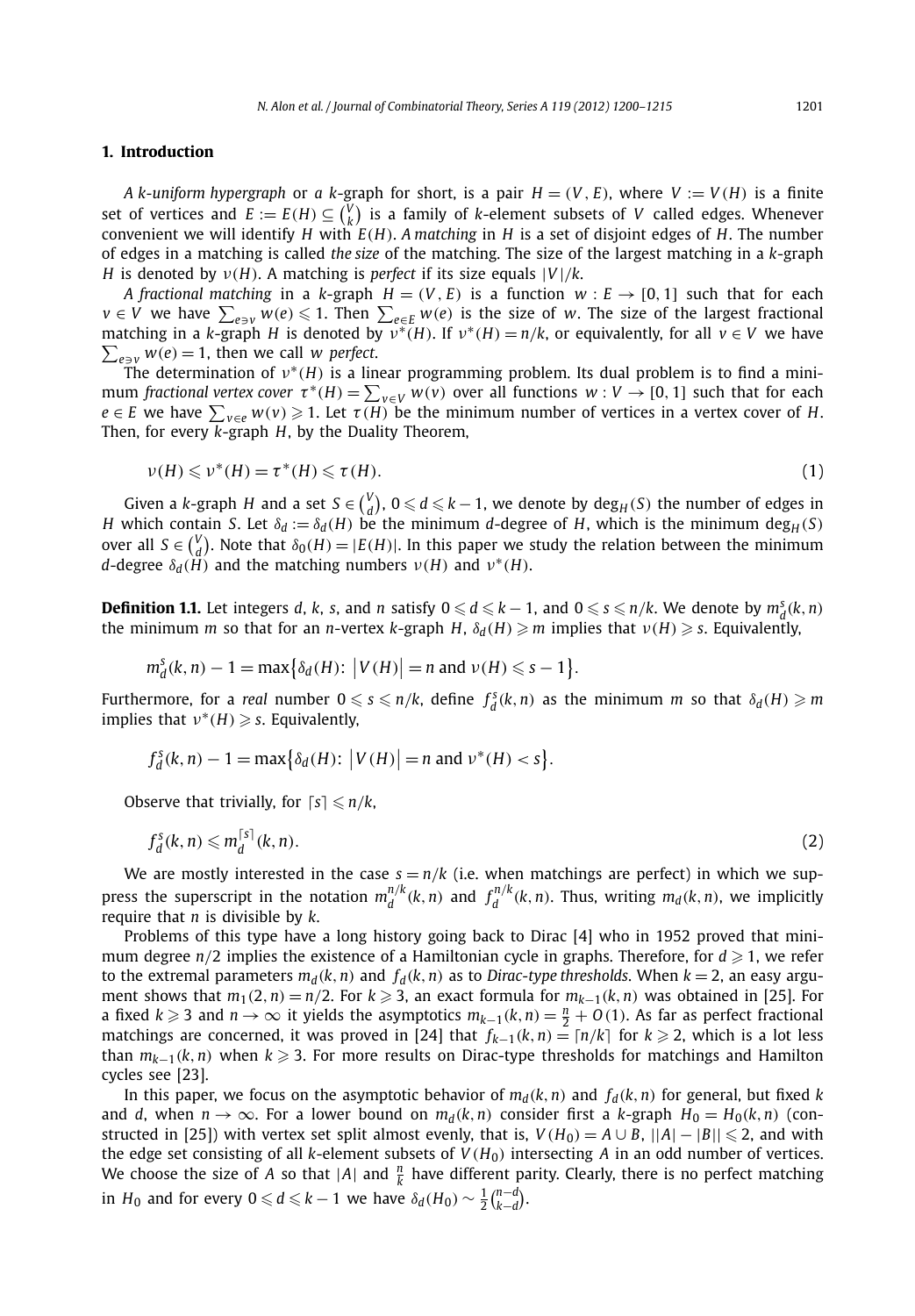Another lower bound on  $m_d(k, n)$  is given by the following well-known construction. For integers *n*, *k*, and *s*, let  $H_1(s)$  be a *k*-graph on *n* vertices consisting of all *k*-element subsets intersecting a given set of size  $s - 1$ , that is  $H_1(s) = K_n^{(k)} - K_{n-s+1}^{(k)}$ . Observe that  $\nu(H_1(s)) = s - 1$ , while

$$
\delta_d\big(H_1(n/k)\big) = \binom{n-d}{k-d} - \binom{n-d-n/k+1}{k-d} \sim \left\{1-\left(\frac{k-1}{k}\right)^{k-d}\right\} \binom{n-d}{k-d}.
$$

Assume that *n* is divisible by *k*. Putting  $s = \frac{n}{k}$  and using the *k*-graphs  $H_0$  and  $H_1(n/k)$ , we obtain a lower bound

$$
m_d(k, n) \geqslant \max\left\{\delta_d(H_0), \delta_d\left(H_1\left(\frac{n}{k}\right)\right)\right\} + 1 \sim \max\left\{\frac{1}{2}, 1 - \left(\frac{k-1}{k}\right)^{k-d}\right\} \binom{n-d}{k-d}.
$$
 (3)

On the other hand,  $H_1([n/k])$  alone yields a lower bound also on  $f_d(k,n)$ . Indeed, for a real  $s > 0$  we have

$$
\nu^*\big(H_1\big(\lceil s\rceil\big)\big)=\tau^*\big(H_1\big(\lceil s\rceil\big)\big)\leqslant \tau\big(H_1\big(\lceil s\rceil\big)\big)=\lceil s\rceil-1
$$

and so

$$
f_d(k,n) \geq \delta_d\left(H_1\left(\left\lceil \frac{n}{k} \right\rceil\right)\right) + 1 \sim \left\{1 - \left(\frac{k-1}{k}\right)^{k-d}\right\} \binom{n-d}{k-d}.
$$
 (4)

It is easy to check that for  $d \geq k/2$  the maximum in the coefficient in (3) equals  $\frac{1}{2}$ . Pikhurko [22] proved, complementing the case  $d = k - 1$ , that indeed we have  $m_d(k, n) \sim \frac{1}{2} {n-d \choose k-d}$  also for  $k/2 \leqslant d \leqslant$  $k − 2, k ≥ 4.$ 

For  $d < k/2$  the problem seems to be harder and we discuss below the cases  $d \ge 1$  and  $d = 0$ separately. The first result for the range  $1 \leqslant d < k/2, \, k \geqslant 3,$  was obtained already in 1981 by Daykin and Häggkvist in [3] who proved that  $m_1(k,n) \leqslant (\frac{k-1}{k}+o(1))\binom{n-1}{k-1}$ . This was generalized to  $m_d(k,n) \leqslant$  $(\frac{k-d}{k} + o(1))\binom{n-d}{k-d}$  for all  $1 \leq d < k/2$  in [10], and, using the ideas from [10], slightly improved in [20] to  $m_d(k,n) \leqslant \{\frac{k-d}{k}-\frac{1}{k^{k-d}}+o(1)\}\binom{n-d}{k-d}$ . For  $k=4$ ,  $d=1$  the latter coefficient is  $\frac{47}{64}$ . In [20], the constant was further lowered to  $\frac{42}{64}$ , but there is still a gap between this upper bound and the lower bound of  $\frac{37}{64}$ .

It has been conjectured in [15] and again in [10] that the lower bound (3) is achieved at least asymptotically.

**Conjecture 1.1.** For all  $1 \leq d \leq k - 1$ ,

$$
m_d(k,n) \sim \max\left\{\frac{1}{2}, 1 - \left(\frac{k-1}{k}\right)^{k-d}\right\} {n-d \choose k-d}.
$$

Hàn, Person, and Schacht in [10] proved Conjecture 1.1 in the case  $d = 1$ ,  $k = 3$  by showing that  $m_1(3, n)$  is asymptotically equal to  $\frac{5}{9} {n-1 \choose 2}$ . Kühn, Osthus, and Treglown [16] and, independently, Khan [13], proved the exact result  $m_1(3, n) = \delta_1(H_1(n/3)) + 1$ . Recently Khan [14] announced that he verified the exact result  $m_1(4, n) = \delta_1(H_1(n/4)) + 1$ , while the asymptotic version,  $m_1(4, n) \sim \frac{37}{64} {n-1 \choose 3}$ follows also from a more general result by Lo and Markström [19].

These exact results, together with (2) and (4), yield that  $f_1(3, n) = m_1(3, n)$  and  $f_1(4, n) = m_1(4, n)$ . Remembering that, on the other hand,  $f_{k-1}(k, n)$  is much smaller than  $m_{k-1}(k, n)$ , one can raise the question about a general relation between  $m_d(k, n)$  and its fractional counterpart  $f_d(k, n)$ . In this paper we answer this question by showing that  $m_d(k, n)$  and  $f_d(k, n)$  are asymptotically equal whenever  $f_d(k,n) \sim c^* \binom{n-d}{k-d}$  for some constant  $c^* > \frac{1}{2}$ , and otherwise  $m_d(k,n) \sim \frac{1}{2} \binom{n-d}{k-d}$ .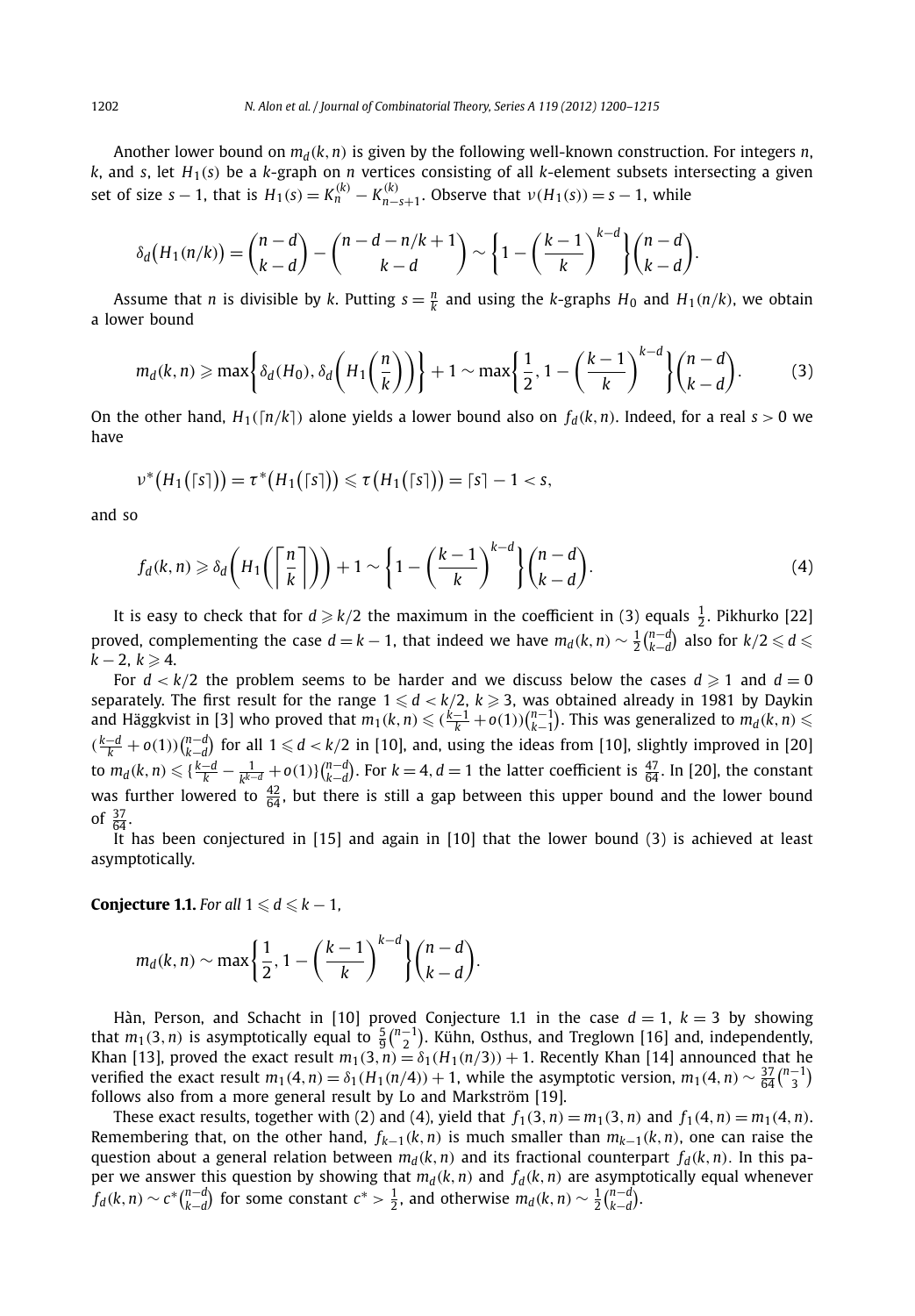**Theorem 1.1.** For every  $1\leqslant d\leqslant k-1$  if there exists  $\mathsf{c}^*>0$  such that  $f_d(k,n)\sim \mathsf{c}^* \binom{n-d}{k-d}$  then

$$
m_d(k,n) \sim \max\left\{c^*, \frac{1}{2}\right\} \binom{n-d}{k-d}.\tag{5}
$$

This result reduces the task of asymptotically calculating  $m_d(k, n)$  to a presumably simpler task of calculating  $f_d(k, n)$ . It seems that, similarly to the integral case, the lower bound in (4) determines asymptotically the actual value of the parameter  $f_d(k, n)$ .

**Conjecture 1.2.** For all  $1 \leq d \leq k - 1$ ,

$$
f_d(k,n) \sim \left\{1-\left(\frac{k-1}{k}\right)^{k-d}\right\} {n-d \choose k-d}.
$$

Our next result confirms Conjecture 1.2 asymptotically for all *k* and *d* such that  $1 \leqslant k - d \leqslant 4$ . Note that the above mentioned result from [24] shows that Conjecture 1.2 is true for  $d = k - 1$  exactly, that is,  $f_{k-1}(k,n) = \delta_{k-1}(H_1(\lceil \frac{n}{k} \rceil)) + 1$ . We include this case into the statement of Theorem 1.2 for completeness.

**Theorem 1.2.** For every  $k \geqslant 3$  and  $k - 4 \leqslant d \leqslant k - 1$ , we have

$$
f_d(k,n) \sim \left\{1-\left(\frac{k-1}{k}\right)^{k-d}\right\} {n-d \choose k-d}.
$$

Theorems 1.2 and 1.1 together imply immediately the validity of Conjecture 1.1 in a couple of new instances (as discussed earlier, the first of them has been recently also proved in [14] and [19]).

**Corollary 1.1.** *We have*

$$
m_1(4, n) \sim \frac{37}{64} {n-1 \choose 3}, \qquad m_2(5, n) \sim \frac{1}{2} {n-2 \choose 3}, \qquad m_1(5, n) \sim \frac{369}{625} {n-1 \choose 4},
$$
  
\n
$$
m_2(6, n) \sim \frac{671}{1296} {n-2 \choose 4}, \qquad m_3(7, n) \sim \frac{1}{2} {n-3 \choose 4}.
$$

We prove Theorem 1.2 utilizing the following connection between the parameters  $f_d^s(k, n)$  and  $f_0^s(k-d, n-d)$ .

**Proposition 1.1.** For all  $k \geqslant 3$ ,  $1 \leqslant d \leqslant k - 1$ , and  $n \geqslant k$ ,

$$
f_d(k,n)\leqslant f_0^{n/k}(k-d,n-d).
$$

In view of Proposition 1.1, in order to prove Theorem 1.2 we need to estimate  $f_0^s(k-d, n-d)$ with  $s = \frac{n}{k}$ . This is trivial for  $d = k - 1$  and so, from now on, we will be assuming that  $d \leq k - 2$ . The integral version of this problem has almost as long history as the Dirac-type problem  $(d \ge 1)$ .

Erdős and Gallai [6] determined  $m_0^s(k, n)$  for graphs ( $k = 2$ ). In 1965, Erdős [5] conjectured the following hypergraph generalization of their result.

**Conjecture 1.3.** For all  $k \geqslant 2$  and  $1 \leqslant s \leqslant \frac{n}{k}$ :

$$
m_0^s(k, n) = \max \left\{ {ks - 1 \choose k}, {n \choose k} - {n - s + 1 \choose k} \right\} + 1.
$$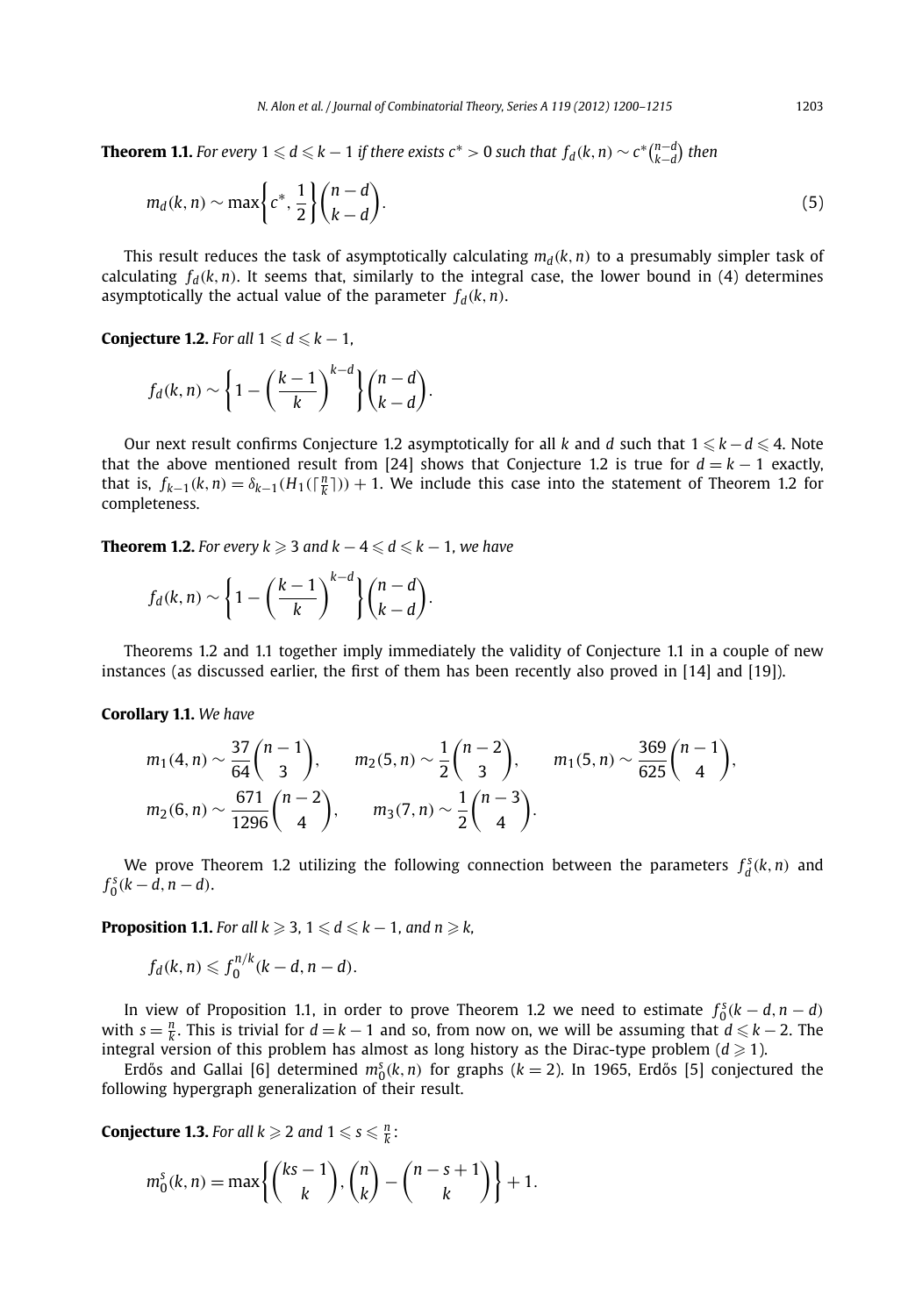The lower bound comes from considering again the extremal  $k$ -graph  $H_1(s)$  along with the  $k$ uniform clique  $K_{ks-1}^{(k)}$  (complemented by  $n - ks + 1$  isolated vertices) which, clearly, has no matching of size *s*. For more on Erdos' conjecture we refer the reader to the survey paper [7] and a recent ˝ paper [9], where the conjecture is proved for  $k = 3$  and  $n \ge 4s$ . In its full generality, the conjecture is still wide open.

We now formulate the fractional version of Erdős' Conjecture. For future references, we switch from *k* and *n* to *l* and *m*. Again, the lower bound is yielded by  $H_1([s])$  and the complete *l*-graph on  $\lceil l s \rceil - 1$  vertices,  $K^{(l)}_{\lceil l s \rceil - 1}$ .

**Conjecture 1.4.** For all integers l  $\geqslant$  2 and an integer s such that  $0 \leqslant s \leqslant m/l$ , we have

$$
f_0^s(l,m) = \max\left\{ \binom{\lceil ls \rceil - 1}{l}, \binom{m}{l} - \binom{m - \lceil s \rceil + 1}{l} \right\} + 1.
$$

Note that Conjecture 1.4 implies that the bound is also asymptotically true for non-integer values of *s*, when *m* is large. In [18], there is an example showing that the stronger, precise version of the conjecture does not hold for fractional *s*.

As a consequence of the Erdős–Gallai theorem from [6], Conjecture 1.4 is asymptotically true for  $l = 2$  and *m* goes to infinity. In the next section we establish a result which confirms Conjecture 1.4 asymptotically in the two smallest new instances, but limited to the range  $0 \le s \le \frac{m}{l+1}$ . In this range the case  $l = 3$  follows also from the above mentioned result in [9]. It is easy to check that for  $s \leq$  $\frac{m}{l+1}$  + *O*(1), the maximum in Conjecture 1.4 is achieved by the second term.

**Theorem 1.3.** For  $l \in \{3, 4\}$ , for all  $d \geqslant 1$ , and  $s = \frac{m+d}{l+d}$ ,

$$
f_0^s(l,m) \sim \left\{1 - \left(1 - \frac{1}{l+d}\right)^l\right\} \binom{m}{l}
$$

*where the asymptotics holds for m*  $\rightarrow \infty$  *with d fixed.* 

Theorem 1.3 together with Proposition 1.1 implies Theorem 1.2, which, in turn, together with Theorem 1.1 yields Corollary 1.1. To prove Conjecture 1.1 in full generality, one would need to prove Theorem 1.3 for all *l*.

The rest of this paper is organized as follows. In the next section, we prove Theorem 1.3 using as a main tool a probabilistic inequality of Samuels. A proof of Proposition 1.1, and consequently of Theorem 1.2, appears in Section 3. Section 4 contains a proof of Theorem 1.1. Finally, in Section 5, we discuss an application of the fractional version of the Erdös problem in distributed storage allocation. The last section contains concluding remarks and open problems.

#### **2. Fractional matchings and probability of small deviations**

In this section we prove Theorem 1.3 using a probabilistic approach from [1] based on a special case of an old probabilistic conjecture of Samuels [26]. In fact, we prove a little bit more – see Corollary 2.1 and Remark 2.1 below.

For *l* reals  $\mu_1,\ldots,\mu_l$  satisfying  $0\leqslant\mu_1\leqslant\mu_2\leqslant\cdots\leqslant\mu_l$  and  $\sum_{i=1}^l\mu_i< 1$ , let

$$
P(\mu_1, \mu_2, \dots, \mu_l) = \inf \mathbb{P}(X_1 + \dots + X_l < 1),
$$

where the infimum is taken over all possible collections of *l* independent nonnegative random variables  $X_1, \ldots, X_l$ , with expectations  $\mu_1, \ldots, \mu_l$ , respectively. Define

$$
Q_t(\mu_1, ..., \mu_l) = \prod_{i=t+1}^l \left(1 - \frac{\mu_i}{1 - \sum_{j=1}^t \mu_j}\right)
$$

for each  $0 \leq t < l$ .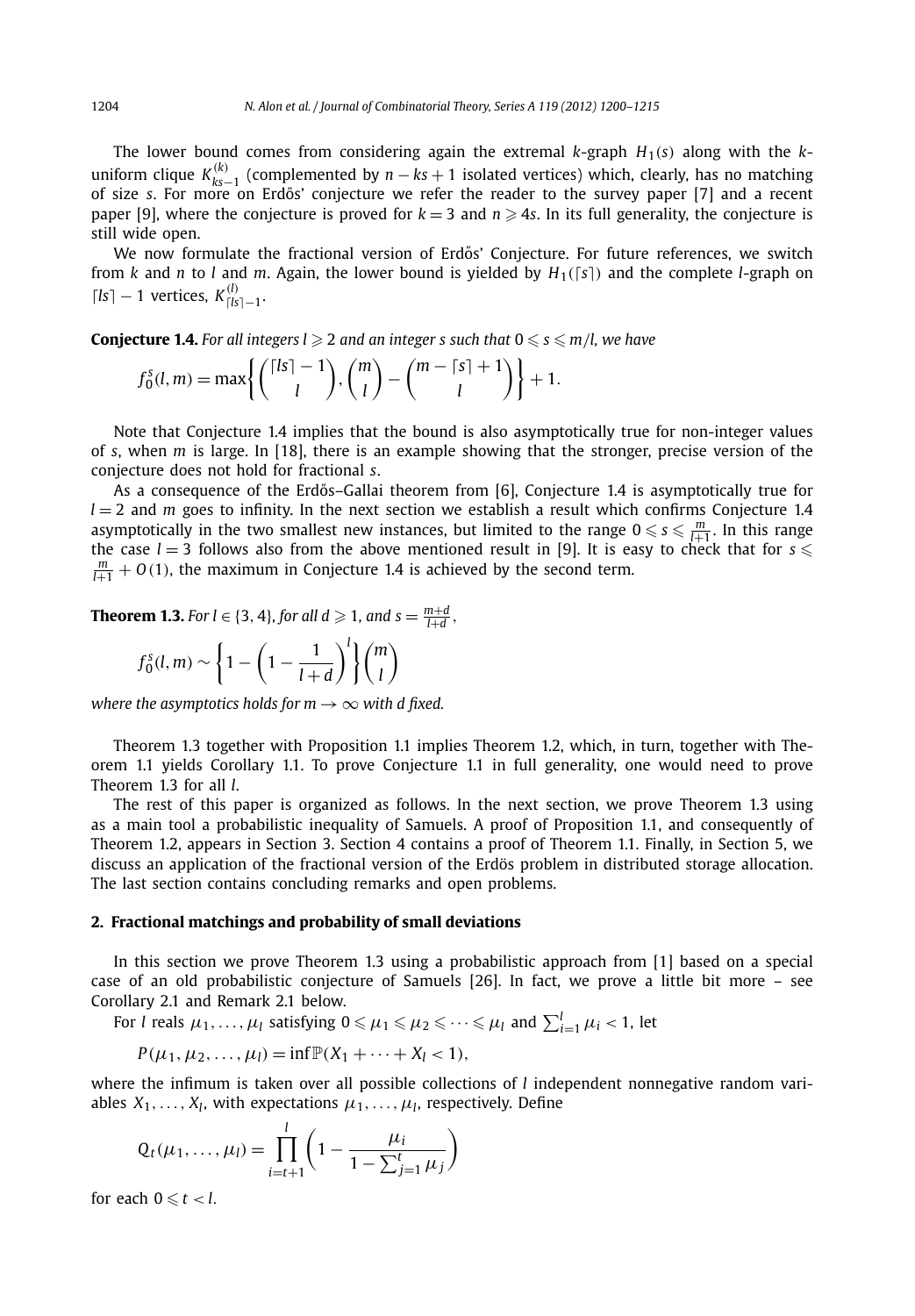Note that  $Q_t(\mu_1,\ldots,\mu_l)$  is exactly  $\mathbb{P}(X_1+\cdots+X_l<1)$  when  $X_i$  is identically  $\mu_i$  for all  $i\leq t$ , while  $X_i$  attains the values 0 and  $1 - \sum_{i \leq t} \mu_i$  (with its expectation being  $\mu_i$ ) for all  $i \geq t + 1$ . The following conjecture was raised by Samuels in [26].

**Conjecture 2.1.** *(See [26].) For all admissible values of*  $\mu_1, \ldots, \mu_l$ *,* 

$$
P(\mu_1, \mu_2, \ldots, \mu_l) = \min_{t=0,\ldots,l-1} Q_t(\mu_1, \mu_2, \ldots, \mu_l).
$$

Note that for  $l = 1$  this is Markov's inequality. Samuels proved his conjecture for  $l \leq 4$  in [26,27].

**Lemma 2.1.** (See [26,27].) The assertion of Conjecture 2.1 holds for all  $l \leq 4$ .

We next show that for  $\mu_1 = \mu_2 = \cdots = \mu_l = x$ , where  $0 < x \leq \frac{1}{l+1}$ , the minimum in Conjecture 2.1 is attained by  $Q_0(\mu_1, \ldots, \mu_l)$ .

**Proposition 2.1.** For every integer  $l \geqslant 2$  and every real number x satisfying  $0 < x \leqslant \frac{1}{l+1}$ , if  $\mu_1 = \mu_2 = \cdots =$  $\mu_l = x$  then

$$
\min_{t=0,\dots,l-1} Q_t(\mu_1,\mu_2,\dots,\mu_l) = Q_0(\mu_1,\mu_2,\dots,\mu_l) = (1-x)^l.
$$

**Proof.** By definition

$$
Q_t(\mu_1, \mu_2, \ldots, \mu_l) = \left(1 - \frac{x}{1 - tx}\right)^{l - t} = \left(\frac{1 - (t + 1)x}{1 - tx}\right)^{l - t}.
$$

We thus have to prove that for  $0 < x \leqslant \frac{1}{l+1}$  and  $1 \leqslant t \leqslant l-1$ ,

$$
(1-x)^{l} \leqslant \left(\frac{1-(t+1)x}{1-tx}\right)^{l-t}
$$

or equivalently that

$$
\left(\frac{1}{1-x}\right)^l \geqslant \left(\frac{1-tx}{1-(t+1)x}\right)^{l-t}.
$$

By the geometric–arithmetic means inequality applied to a set of *l* numbers, *t* of which are equal to 1 and the remaining *l* — *t* equal to the quantity  $\frac{1-tx}{1-(t+1)x}$ , we conclude that

$$
\left(\frac{1-tx}{1-(t+1)x}\right)^{l-t} \cdot 1^t \leqslant \left[\frac{1}{l} \cdot \left(\frac{(1-tx)(l-t)}{1-(t+1)x} + t\right)\right]^l.
$$

Thus, it suffices to show that

$$
\frac{(1-tx)(l-t)}{1-(t+1)x}+t\leqslant\frac{l}{1-x}.
$$

This is equivalent to

$$
(1-x)[(1-tx)(l-t)+t-t(t+1)x] \leq l[1-(t+1)x],
$$

which is equivalent to

$$
(1-x)[l-t(l+1)x] \leq l-l(t+1)x,
$$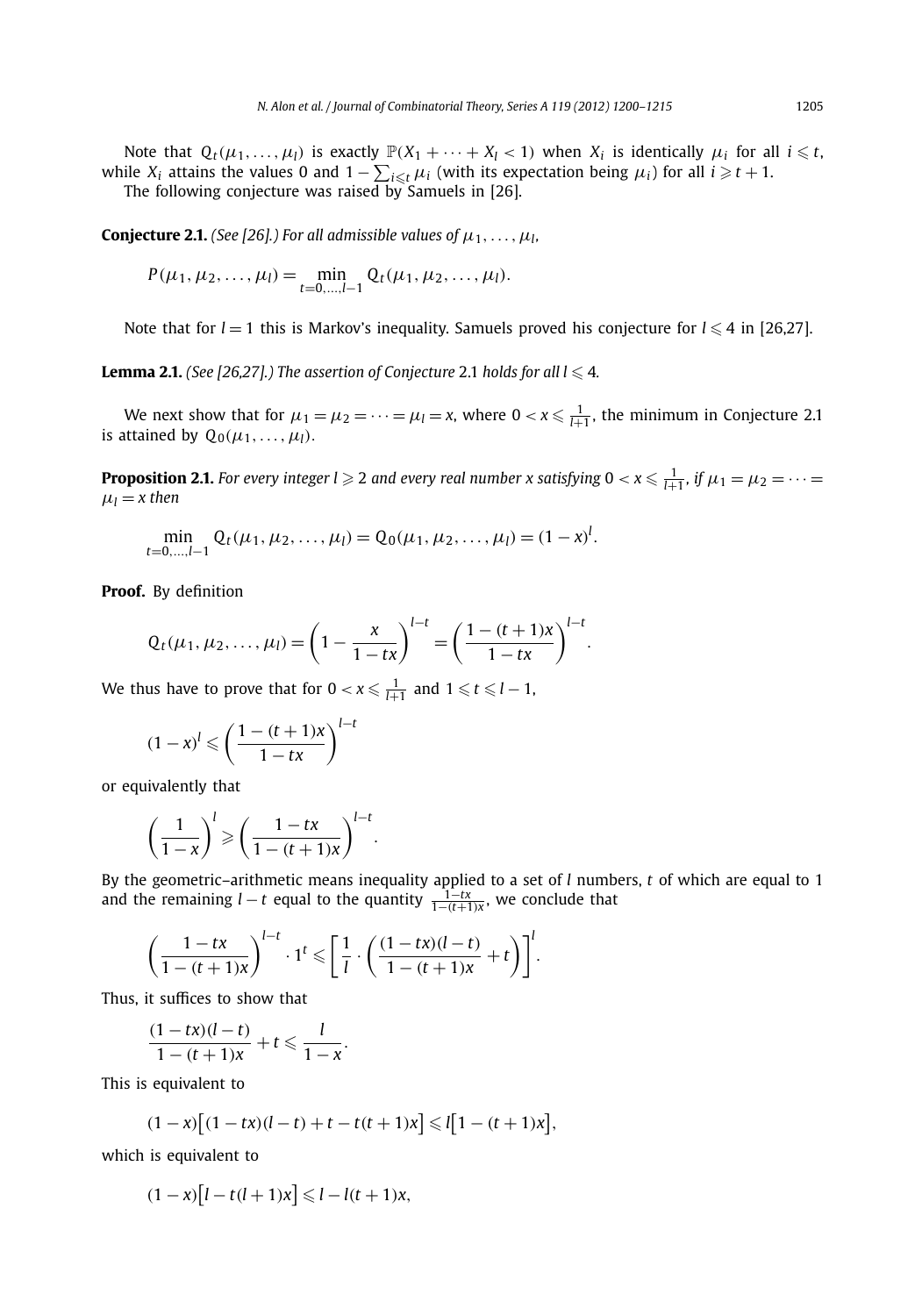or

$$
l - t(l+1)x - lx + t(l+1)x^2 \leq l - l(t+1)x.
$$

After dividing by *x*, we see that this is equivalent to  $x \le \frac{1}{l+1}$ , which holds by assumption, completing the proof.  $\square$ 

Note that when  $s = xm$  and  $x \leq \frac{1}{l+1}$ , the maximum in Conjecture 1.4 is achieved by the second term. We now prove the following, in most part conditional, result, which shows how to deduce Conjecture 1.4 in this range from Conjecture 2.1.

**Theorem 2.1.** For any l  $\geqslant$  3 and 0  $<$  x  $\leqslant$   $\frac{1}{l+1}$ , if Conjecture 2.1 holds for l and  $\mu_1 = \mu_2 = \cdots = \mu_l =$  x then

$$
f_0^{xm}(l,m) \sim \left\{1-(1-x)^l\right\}\binom{m}{l}.
$$

Combining Theorem 2.1 with Lemma 2.1, we obtain the following corollary which implies Theorem 1.3. (For *d* = 1, observe that  $f_0^s(l,m) \sim f_0^s(l,m+1)$ .)

**Corollary 2.1.** *For l* = 3,  $x \le 1/4$  *and for l* = 4,  $x \le 1/5$ *, the maximum number of edges in an l-uniform hypergraph H on m vertices with fractional matching number less than xm is*

$$
f_0^{xm}(l,m) \sim \left\{1-(1-x)^l\right\}\binom{m}{l}.
$$

**Proof of Theorem 2.1.** Let *H* be an *l*-uniform hypergraph on a vertex set *V*,  $|V| = m$ , and suppose that  $v^*(H) < x$ m. By duality, we also have  $\tau^*(H) < x$ m, and hence there exists a weight function  $w: V \to [0,1]$  such that  $\sum_{v \in V} w(v) < xm$  and, for every edge *e* of *H*,  $\sum_{v \in e} w(v) \geqslant 1$ . By increasing the weights  $w(v)$  if needed, we may assume that

$$
\sum_{v \in V}^{m} w(v) = \mathbf{x}m.
$$

Let  $v_1, \ldots, v_l$  be a sequence of random vertices of *H*, chosen independently and uniformly at random from *V*. For each  $i = 1, \ldots, l$  we define a random variable  $X_i = w(v_i)$ . Note that  $X_1, X_2, \ldots, X_l$  are independent, identically distributed random variables, where every *Xi* attains each of the *m* values  $w(v)$  with probability  $1/m$ . (The values of *w* for different vertices can be equal, but this is of no importance for us.)

By definition, the expectation  $\mu_i$  of each  $X_i$  is

$$
\mu_i = \sum_{v \in V} \frac{1}{m} \cdot w(v) = \frac{xm}{m} = x.
$$

 $\sum_{v \in e} w(v) \geqslant 1$ , the number *N* of all *l*-element subsets *S* of *V* with  $\sum_{v \in S} w(v) < 1$  is a lower bound Now we can estimate the number of edges of *H* as follows. Since for each edge of *H* we have on the number of non-edges of *H*. Let  $N_1$  and  $N_2$  be the numbers of all *l*-element sequences of vertices of *V* and all *l*-element sequences of *distinct* vertices of *V* , respectively, with the sums of weights strictly smaller than 1. Note that  $N_1 - N_2$  is at most the number of *l*-element sequences in which at least one vertex appears twice, thus it is bounded by  $\binom{l}{2}m^{l-1} = O(m^{l-1})$ . As the number of all *l*-element subsets of *V* is  $\binom{m}{l} = (1 + o(1))m^l/l!$  and  $N = N_2/l!$ , we have

$$
\mathbb{P}\bigg(\sum_{i=1}^{l} w(v_i) < 1\bigg) = \frac{N_1}{m^l} \leqslant \frac{N_2 + O(m^{l-1})}{\binom{m}{l}l!} = \big(1 + o(1)\big)\frac{N}{\binom{m}{l}}.
$$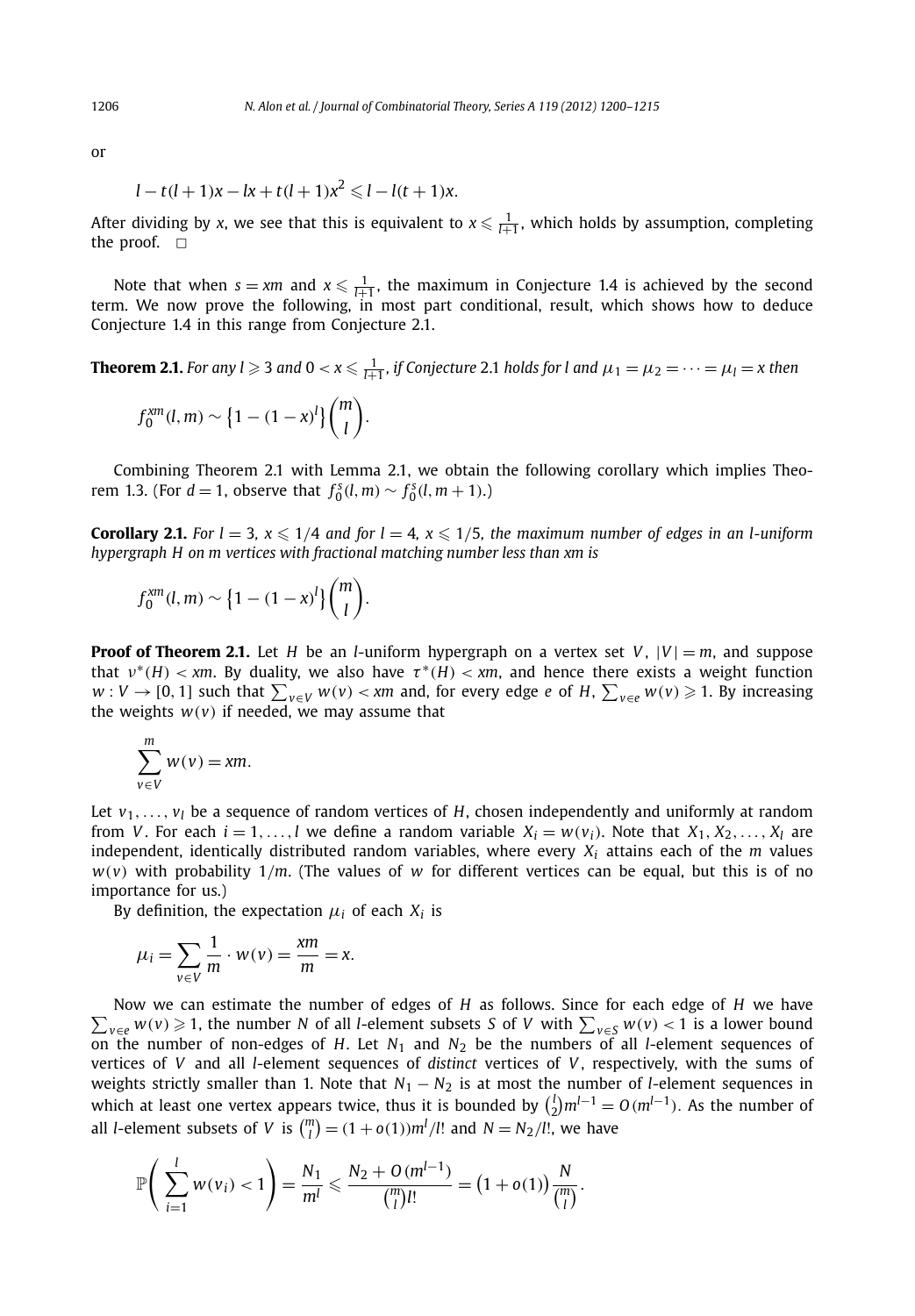If Conjecture 2.1 holds for a given *l* then, by Lemma 2.1 and Proposition 2.1,

$$
\mathbb{P}\bigg(\sum_{i=1}^l w(v_i) < 1\bigg) = \mathbb{P}\bigg(\sum_{i=1}^l X_i < 1\bigg) \geqslant (1-x)^l,
$$

and, consequently,

$$
N \geqslant (1+o(1))(1-x)^l \binom{m}{l}.
$$

It follows that the number of edges of *H* is at most  $(1 + o(1))\{1 - (1 - x)^l\}\binom{m}{l}$ , as needed.  $\Box$ 

**Remark 2.1.** Note that the above proof works as long as the conclusion of Proposition 2.1 holds. One can check using Mathematica that Proposition 2.1 holds for  $l = 3$  and all  $0 < x \leqslant 0.277$ , as well as for  $l = 4$  and all  $0 < x \leqslant 0.217$ . Therefore, Corollary 2.1 extends to these broader ranges of *x*. For bigger values of *x*, e.g., for  $x = 0.3$  when  $l = 3$ , this is not the case anymore, and the above method does not suffice to determine the asymptotic behavior of  $f_0^{xm}(l,m)$ . In fact, using Samuels conjecture in the higher range of *x*, one gets a bound on  $f_0^{xm}(l,m)$  which is larger than that in Conjecture 1.4. However, in view of Proposition 1.1, for our main application the case  $x \leqslant \frac{1}{l+1}$  is just what we need.

#### **3. Thresholds for perfect fractional matchings**

In this section we present a proof of Proposition 1.1 and then deduce quickly Theorem 1.2.

**Proof of Proposition 1.1.** The outline of the proof goes as follows. We will assume that there is no fractional perfect matching in a *k*-graph *H* on *n* vertices and then show that the neighborhood graph  $H(L)$  in H of a particular set L of size d satisfies  $v^*(H(L)) < n/k$ . This will imply that  $\delta_d(H) \leq |H(L)| <$  $f_0^{n/k}(k-d, n-d)$ . In contrapositive, we will prove that if  $\delta_d(H) \geq f_0^{n/k}(k-d, n-d)$  then H has a fractional perfect matching, from which it follows, by definition, that  $f_d(k,n) \leqslant f_0^{n/k} (k-d,n-d)$ .

Let an *n*-vertex *k*-graph *H* satisfy *ν*<sup>∗</sup>*(H) < n/k*, that is, have no fractional perfect matching. As  $\tau^*(H) = \nu^*(H)$ , there is a function  $w: V \to [0, 1]$  such that  $\sum_{v \in V} w(v) < n/k$  and, for every  $e \in H$ , we have *<sup>v</sup>*∈*<sup>e</sup> w(v)* 1. We can replace *H* with the *k*-graph whose edge set consists of every *k*-tuple of vertices on which *w* totals to at least one.

Formally, for every weight function  $w: V \rightarrow [0, 1]$  define

$$
H_w := \bigg\{ e \in \binom{V}{k} \colon \sum_{v \in e} w(v) \geqslant 1 \bigg\}.
$$

For a given weight function *w*, suppose *L* is a set of *d* vertices with the smallest weights. Without loss of generality, we may assume that the *d* lowest values of  $w(x)$  are all equal to each other, since otherwise we could replace them by their average. (Obviously, this modification would not change  $\sum_{v\in V} w(v)$  nor the set L.) Note that the minimum d-degree  $\delta_d(H_w) = \min_{S\subset {V \choose d}} \deg_H(S)$  is achieved when *S* = *L*. Let *H*(*L*) be the neighborhood of *L* in  $H_w$ , that is a  $(k-d)$ -graph on the vertex set  $V \setminus L$ and with the edge set

$$
\left\{S \in \binom{V-L}{k-d}: S \cup L \in E(H_w)\right\}.
$$

Then  $|H(L)| = \delta_d(H_w)$  and it remains to prove that  $\tau^*(H(L)) < n/k$ .

Let  $w_0 = \min_{v \in V} w(v)$  and observe that  $w_0 < 1/k$ . If  $w_0 > 0$ , apply to the weight function *w* the following linear map

$$
w'=\frac{w-w_0}{1-kw_0}.
$$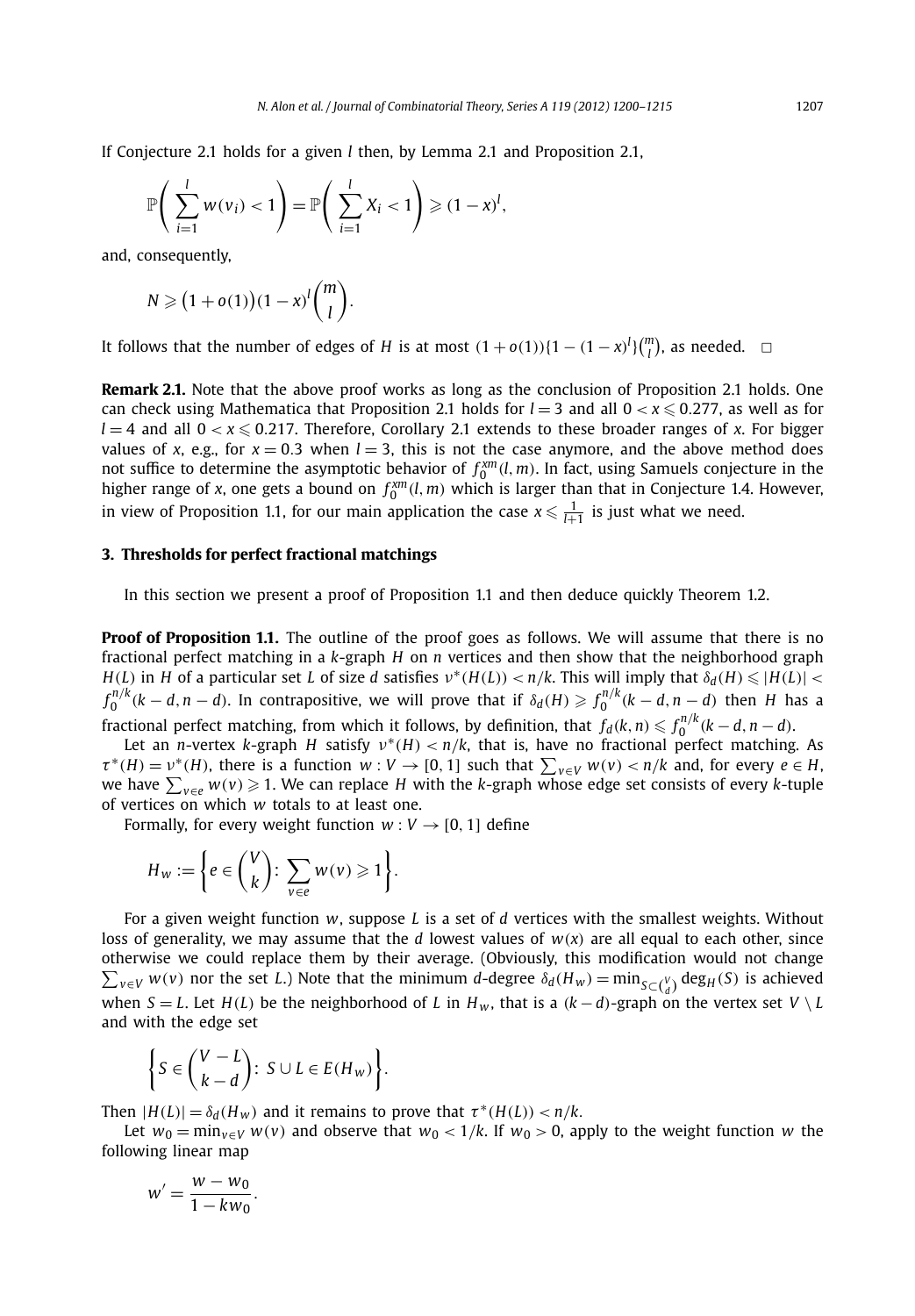Then, still  $\sum_{v \in V} w'(v) < n/k$  and  $H_w = H_{w'}$ . Moreover, for every  $v \in L$ , we have  $w'(v) = 0$ . It follows that the function *w'* restricted to the set  $V \setminus L$  is a fractional vertex cover of  $H(L)$  and so  $v^*(H(L)) =$  $\tau^*(H(L)) < n/k$ , which completes the proof of Proposition 1.1.  $\Box$ 

**Proof of Theorem 1.2.** As explained earlier,  $f_0^{n/k}$   $(k - d, n - d) = n/k$  holds trivially for  $d = k - 1$  and together with Proposition 1.1 implies the theorem in this case. For  $d = k - 2$ , we apply Proposition 1.1 together with the case  $l = 2$  of the fractional Erdős Conjecture 1.4 (as mentioned earlier, it follows asymptotically from [6]). For  $d = k - 3$  and  $d = k - 4$ , we use Proposition 1.1 and Corollary 1.3 proved in the previous section.  $\Box$ 

**Remark 3.1.** Consider a restricted version of Samuels' problem to minimize  $\mathbb{P}(X_1 + \cdots + X_l < 1)$  under the *additional* assumption that all random variables are identically distributed. Our proofs indicate that under this regime, for a given  $l \geqslant 5$  and  $\mu_1 = \cdots = m_l = x \leqslant \frac{1}{l+1}$ , if

 $\mathbb{P}(X_1 + \cdots + X_l < 1) \geqslant (1 + o(1))(1 - x)^l$ 

then Theorem 1.2 would hold for all  $k \ge l + 1$  and  $d = k - l$ .

#### **4. Constructing integer matchings from fractional ones**

In this section, we will prove Theorem 1.1. An indispensable tool in our proof is the Strong Absorbing Lemma 4.1 from [10] (see Lemma 10 therein). This lemma provides a sufficient condition on degrees and co-degrees of a hypergraph ensuring the existence of a small and powerful matching which, by "absorbing" vertices, creates a perfect matching from any nearly perfect matching.

**Lemma 4.1.** For all  $\gamma > 0$  and integers  $k > d > 0$  there is an  $n_0$  such that for all  $n > n_0$  the following holds: *suppose that H is a k-graph on n vertices with*  $\delta_d(H) \geqslant (1/2+2\gamma){n-d \choose k-d}$ *, then there exists a matching M := Mabs in H such that*

- (i)  $|M| < \gamma^k n/k$ , and
- (ii) *for every set W*  $\subset$  *V*  $\setminus$  *V(M) of size at most*  $|W|$  $\leqslant$  $\gamma^{2k}$ *n and divisible by k there exists a matching in H covering exactly the vertices of*  $V(M) \cup W$ *.*

Equipped with this lemma we can practically reduce our task to finding an almost perfect matching in a suitable subhypergraph of *H*. Here is an outline of our proof of Theorem 1.1. Assume that there exists a constant  $0 < c^* < 1$  such that  $f_d(k, n) \sim c^* {n-d \choose k-d}$ . For any  $\alpha > 0$  consider a k-graph H on *n* vertices, where *n* is sufficiently large, with

$$
\delta_d(H) \geqslant (c+\alpha)\binom{n-d}{k-d},
$$

where  $c = \max\{\frac{1}{2}, c^*\}$ . Our goal is to show that *H* contains a perfect matching.

Set  $\gamma = \alpha/2$  and  $\varepsilon = \gamma^{2k}$ . The proof consists of three steps.

1. Find an absorbing matching  $M_{abs}$  satisfying properties (i) and (ii) of Lemma 4.1. Set  $H' = H \setminus$  $V(M_{abs})$  and note that when *n* is sufficiently large,

$$
\delta_d(H') \geq \delta_d(H) - \left(\binom{n-d}{k-d} - \binom{n-d-\varepsilon n}{k-d}\right) \geq (c+\alpha/2)\binom{n-d}{k-d} = (c+\gamma)\binom{n-d}{k-d}.
$$

- 2. Find a matching  $M_{alm}$  in  $H'$  such that  $|V(M_{alm})| \geq (1 \varepsilon)|V(H')|$ , and thus,  $|V(M_{alm} \cup M_{abs})| \geq$  $(1 - \varepsilon)n$ .
- 3. Extend *Malm* ∪ *Mabs* to a perfect matching of *H* by using the absorbing property (ii) of *Mabs* with respect to  $W = V(H') \setminus V(M_{\text{alm}})$ .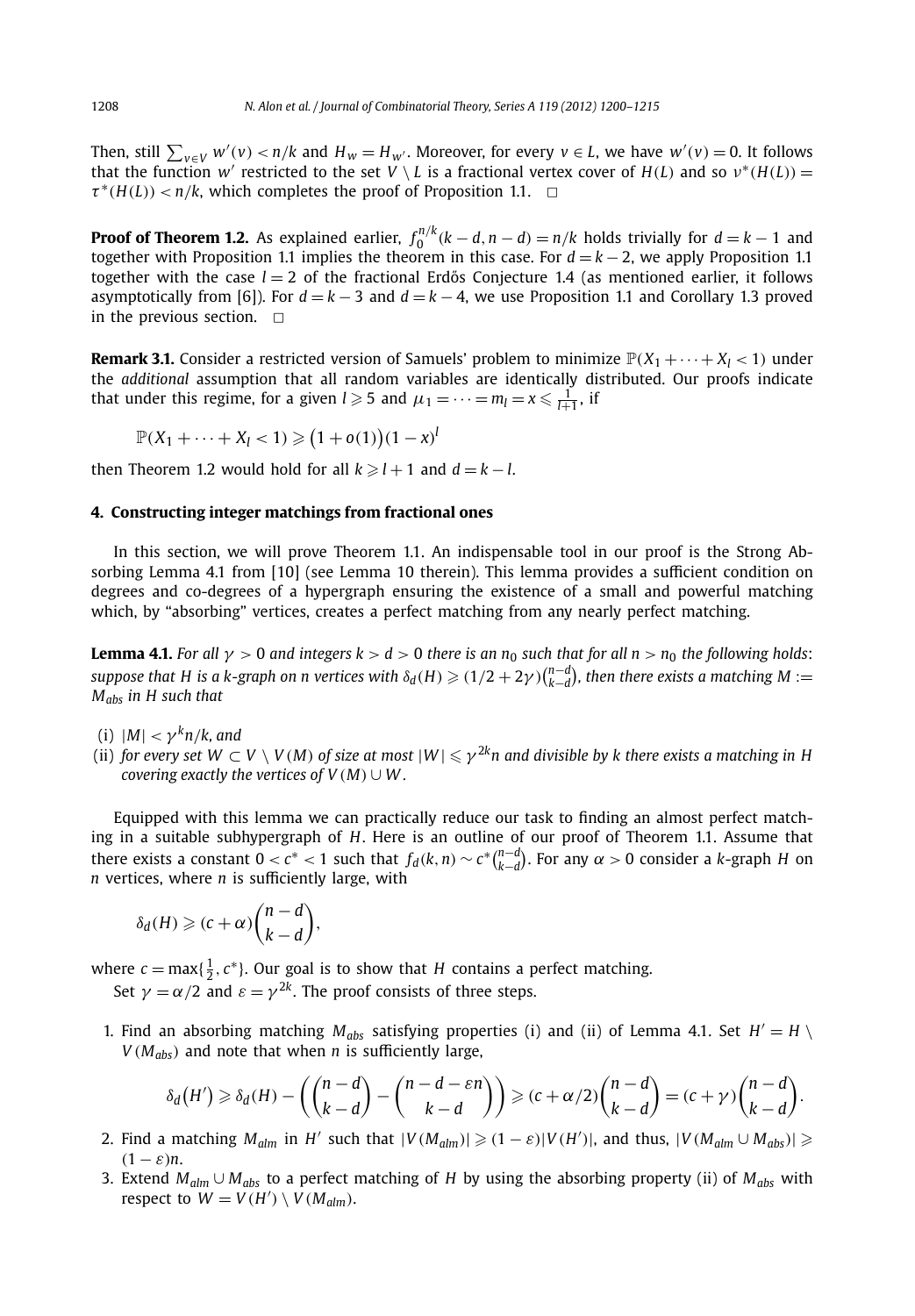Now come the details of the proof. The Strong Absorbing Lemma provides an absorbing matching *Mabs*, so Steps 1 and 3 are clear. Hence to complete the proof of Theorem 1.1 it remains to explain Step 2. One possible approach to find an almost perfect matching in *H* is via the weak hypergraph regularity lemma. Our proof, however, is based on Theorem 1.1 in [8]. Recall that the 2-degree of a pair of vertices in a hypergraph is the number of edges containing this pair. An immediate corollary of that theorem asserts the existence of an almost perfect matching in any nearly regular *k*-graph in which all 2-degrees are much smaller than the vertex degrees. (See remark after Theorem 1.1 in [8] or Chapter 4.7 of [2].) Here we formulate this corollary as the following lemma in which  $\Delta_2(H)$  denotes the maximum 2-degree in *H*.

**Lemma 4.2.** For every integer  $k \ge 2$  and a real  $\varepsilon > 0$ , there exists  $\tau = \tau(k, \varepsilon)$ ,  $d_0 = d_0(k, \varepsilon)$  such that for *every*  $n \ge D \ge d_0$  *the following holds.* 

*Every k-uniform hypergraph on a set V of n vertices which satisfies the following conditions*:

1.  $(1 - \tau)D < deg_H(v) < (1 + \tau)D$  for all  $v \in V$ , and 2.  $Δ_2(H) < τD$ 

*contains a matching Malm covering all but at most εn vertices.*

Hence, Step 2 above reduces to finding a spanning subhypergraph *H*<sup>*n*</sup> of *H*<sup>*'*</sup> satisfying the assumptions of Lemma 4.2 with  $\varepsilon = \gamma^{2k}$  and other parameters  $\tau$ , *D*, *a* to be suitably chosen. Indeed, the following claim is all we need to complete the proof of Theorem 1.1. For convenience, we set  $n := |V(H')|$ . Recall that  $c = \max\{\frac{1}{2}, c^*\}$  where  $c^*$  comes from the threshold which guarantees the existence of fractional perfect matchings.

**Claim 4.1.** For sufficiently large n, any k-graph H' on n vertices satisfying  $\delta_d(H')\geqslant (c+\gamma)\binom{n-d}{k-d}$  contains a spanning subhypergraph H'', such that for all  $v\in V(H'')$  we have  $\deg_{H''}(v)\sim n^{0.2}$  while  $\Delta_2(H'')\leqslant n^{0.1}.$ 

Consequently for every  $k \ge 2$ ,  $\varepsilon > 0$ , the subhypergraph *H*<sup>*n*</sup> satisfies the assumptions of Lemma 4.2 with  $D = n^{0.2}$ , and any  $\tau > 0$ . We obtained the following result as an immediate corollary, which asserts the validity of Step 2 and completes our proof of Theorem 1.1.

**Corollary 4.1.** *H'* contains an almost perfect matching covering at least  $(1 - \varepsilon)|V(H')|$  vertices.

In the proof of Claim 4.1, the following well-known concentration results (see, for example [2, Appendix A], and Theorem 2.8, inequality (2.9) and (2.11) in [12]) will be used several times. We denote by *Bi(n, p)* a binomial random variable with parameters *n* and *p*.

**Lemma 4.3** (Chernoff inequality for small deviation). If  $X = \sum_{i=1}^n X_i$ , each random variable  $X_i$  has Bernoulli  $distribution$  with expectation  $p_i$ , and  $\alpha \leqslant 3/2$ , then

$$
\mathbb{P}(|X - \mathbb{E}X| \geq \alpha \mathbb{E}X) \leq 2e^{-\frac{\alpha^2}{3}\mathbb{E}X}.
$$
 (6)

*In particular, when X*  $\sim$  *Bi*(*n*, *p*) *and*  $\lambda < \frac{3}{2}$ *np, then* 

$$
\mathbb{P}\big(|X - np| \geq \lambda\big) \leqslant e^{-\Omega(\lambda^2/(np))}.\tag{7}
$$

**Lemma 4.4** (Chernoff inequality for large deviation). If  $X = \sum_{i=1}^{n} X_i$ , each random variable  $X_i$  has Bernoulli *distribution with expectation*  $p_i$ *, and*  $x \ge 7$  *EX, then* 

$$
\mathbb{P}(X \geqslant x) \leqslant e^{-x}.\tag{8}
$$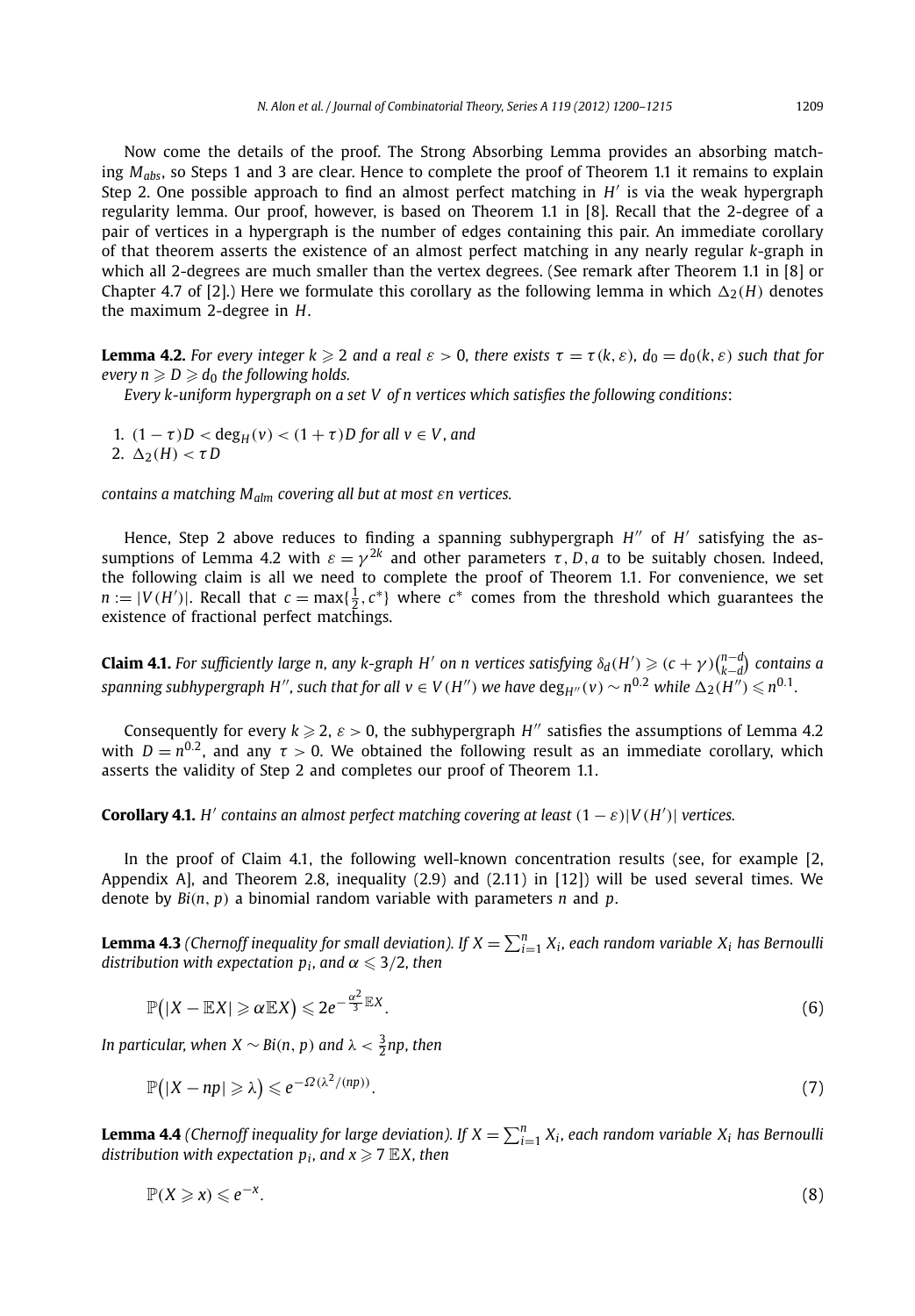**Proof of Claim 4.1.** The desired subhypergraph H'' is obtained via two rounds of randomization. In the first round, we find edge-disjoint induced subhypergraphs with large minimum degrees which guarantees the existence of perfect fractional matchings. In the second round, we construct *H* from these fractional matchings.

As a preparation toward the first round, *R* is obtained by choosing every vertex randomly and independently with probability  $p = |V'|^{-0.9} = n^{-0.9}$ . Then  $|R|$  is a binomial random variable with expectation  $n^{0.1}$ . By inequality (7),  $|R| \sim n^{0.1}$  with probability  $1 - e^{-\Omega(n^{0.1})}$ .

Fix a subset  $D \subseteq V'$  of size *d* and let DEG<sub>*D*</sub> be the number of edges  $f \in H'$  such that  $D \subset f$  and  $f \setminus D \subseteq R$ , which is the number of edges *e* in the link graph *H*[*D*] with all of its vertices in the random set *R*. Therefore DEG $_D = \sum_{e \in H[D]} X_e$ , where  $X_e = 1$  if *e* is in *R* and 0 otherwise. We have

$$
\mathbb{E}(\text{DEG}_D) = \deg_{H'}(D) \times (n^{-0.9})^{k-d} \ge (c + \alpha/2) {n - d \choose k - d} n^{-0.9(k - d)}
$$
  
 
$$
\ge (c + \alpha/3) { |R| - d \choose k - d} = \Omega(n^{0.1(k - d)}).
$$

For two distinct intersecting edges  $e_i,e_j$  with  $|e_i\cap e_j|=l$  for  $1\leqslant l\leqslant k-d-1,$  the probability that both of them are in *R* is

$$
\mathbb{P}(X_{e_i} = X_{e_j} = 1) = p^{2(k-d)-l}.
$$

For fixed *l*, there are at most  $\binom{n-d}{k-d}$  choices for  $e_i$  in the link graph  $H[D]$ ,  $\binom{k-d}{l}$  ways to choose the intersection  $L = e_i ∩ e_j$  of size *l*, and  $\binom{(n-d)-(k-d)}{k-d-l}$  options for  $e_j \setminus L$ . Therefore,

$$
\Delta = \sum_{e_i \cap e_j \neq \emptyset} \mathbb{P}(X_{e_i} = X_{e_j} = 1) \leqslant \sum_{l=1}^{k-d-1} p^{2(k-d)-l} \binom{n-d}{k-d} \binom{k-d}{l} \binom{n-k}{k-d-l}
$$
  

$$
\leqslant \sum_{l=1}^{k-d-l} p^{2(k-d)-l} O(n^{2(k-d)-l}) = O(n^{0.1(2(k-d)-1)}).
$$

By Janson's inequality (see Theorem 8.7.2 in [2]),

$$
\mathbb{P}\big(\text{DEG}_D \leqslant (1 - \alpha/12)\mathbb{E}(\text{DEG}_D)\big) \leqslant e^{-\Omega((\mathbb{E}X)^2/\Delta)} \sim e^{-\Omega(n^{0.1})}.
$$

Therefore by the union bound, with probability 1−*nde*<sup>−</sup>*Ω(n*0*.*1*)* , for all subsets *D* ⊆ *V* of size *d*, we have

$$
\text{DEG}_D > (1 - \alpha/12) \mathbb{E}(\text{DEG}_D) \geqslant (c + \alpha/4) \binom{|R| - d}{k - d}.
$$

Take  $n^{1.1}$  independent copies of *R* and denote them by  $R^i$ ,  $1 \leqslant i \leqslant n^{1.1}$ , and the corresponding random variables by DEG<sup>(*i*</sup>)</sub>, where  $D \subseteq V'$ ,  $|D| = d$ , and  $i = 1, ..., n^{1.1}$ . Since  $|R_i| \sim n^{0.1}$  with probability  $1 - e^{-\Omega(n^{0.1})}$  for each *i*, the union bound ensures that  $|R_i| \sim n^{0.1}$  for every  $i = 1, \ldots, n^{1.1}$  with probability 1 –  $o(1)$ . Now for a subset of vertices  $S ⊆ V'$ , define the random variable

$$
Y_S = |\{i: S \subseteq R^i\}|.
$$

Note that the random variables *<sup>Y</sup> <sup>S</sup>* have binomial distributions *Bi(n*1*.*<sup>1</sup>*,n*−0*.*9|*S*<sup>|</sup> *)* with expectations  $n^{1.1-0.9|S|}$ . In particular, for every vertex  $v \in V'$ ,  $Y_{\{v\}} \sim Bi(n^{1.1},n^{-0.9})$  and  ${\mathbb E} Y_{\{v\}} = n^{0.2}$ . Hence, by inequality (7), taking  $\lambda = n^{0.15}$ ,

$$
\mathbb{P}(|Y_{\{v\}} - n^{0.2}| > n^{0.15}) \leq e^{-\Omega((n^{0.15})^2/n^{0.2})} = e^{-\Omega(n^{0.1})}.
$$

Therefore a.a.s.  $|Y_{\{v\}} - n^{0.2}| \leqslant n^{0.15}$  for every vertex  $v \in V'.$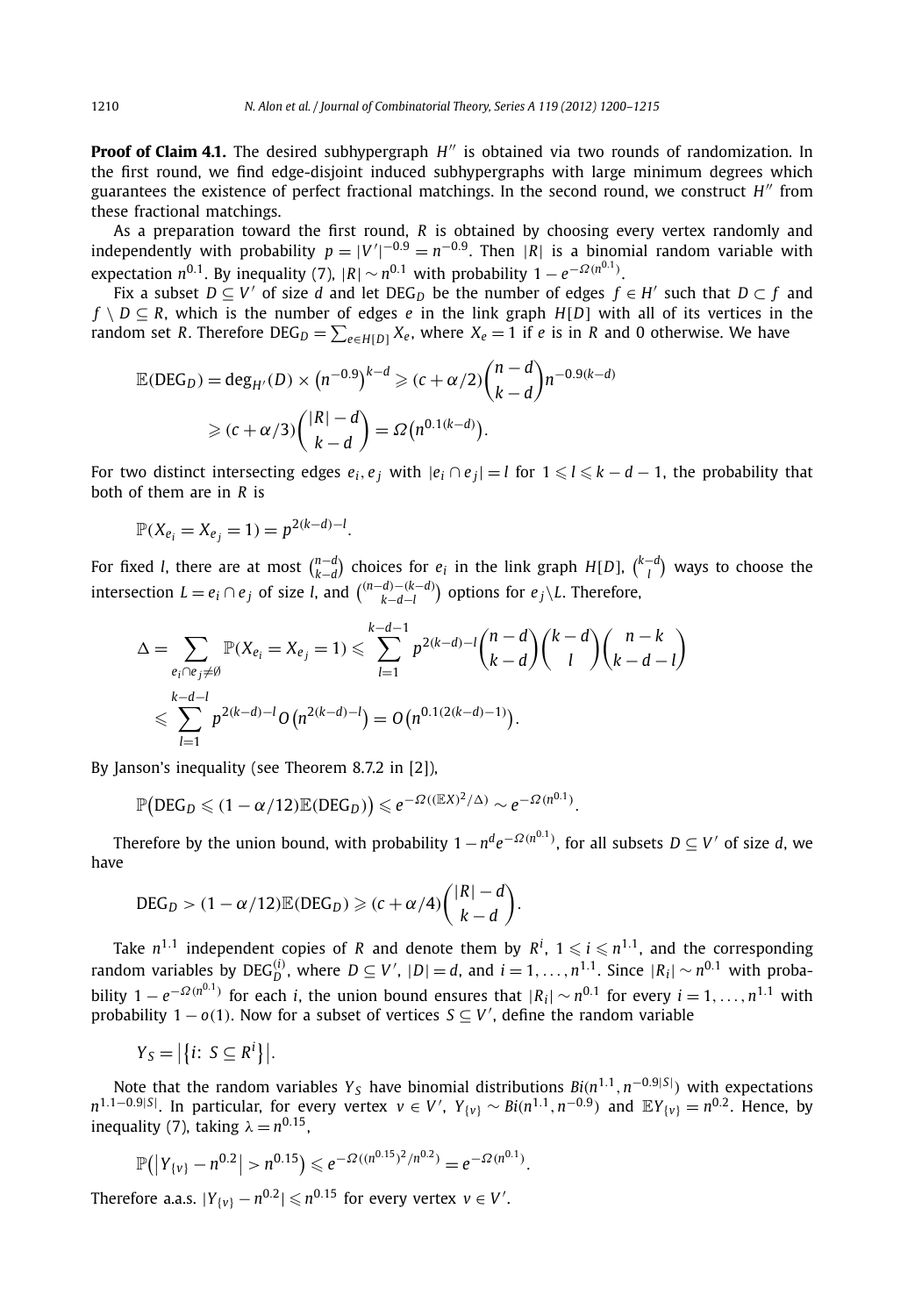Further, let

$$
Z_2=\left|\left\{\{u,v\}\in\binom{V'}{2}\colon Y_{\{u,v\}}\geqslant 3\right\}\right|.
$$

Then

$$
\mathbb{E}Z_2 < n^2 \left( n^{1.1} \right)^3 \left( n^{-0.9} \right)^6 = n^{-0.1}.
$$

Therefore by Markov's inequality,

$$
\mathbb{P}(Z_2=0)=1-\mathbb{P}(Z_2\geqslant 1)\geqslant 1-\mathbb{E}Z_2>1-n^{-0.1}.
$$

This implies that a.a.s. every pair of vertices {*u, v*} is contained in at most two subhypergraphs *R<sup>i</sup>* . Finally, for  $k \geq 3$ , let

$$
Z_k = \left| \left\{ S \in \binom{V'}{k} : Y_S \geqslant 2 \right\} \right|.
$$

Then,

$$
\mathbb{E}Z_k < n^k (n^{1.1})^2 (n^{-0.9})^{2k} = n^{k+2.2-1.8k} \leq n^{-0.2}.
$$

Similarly,

$$
\mathbb{P}(Z_k=0) > 1-n^{-0.2}.
$$

The latter implies that a.a.s. the induced subhypergraphs  $H[R^i]$ ,  $i = 1, \ldots, n^{1.1}$ , are pairwise edgedisjoint. Summarizing, we can choose the sets  $R^i$ ,  $1 \leqslant i \leqslant n^{1.1}$  in such a way that

(i) for every  $v \in V'$ ,  $Y_{\{v\}}$  ∼  $n^{0.2}$ ,

(ii) every pair  $\{u, v\} \subset V'$  is contained in at most *two* sets  $R^i$ ,

(iii) every edge  $e \in H$  is contained in at most *one* set  $R^i$ ,

 $(iv)$  for all  $i = 1, ..., n^{1.1}$ , we have  $|R^{i}| \sim n^{0.1}$ , and

(v) for all  $i = 1, ..., n^{1.1}$  and all  $D \subseteq V'$ ,  $|D| = d$ , we have  $DEG_D^{(i)} \ge (c + \alpha/4) {|\mathbb{R}^i| - d \choose k - d}$ .

Let us fix a sequence  $R^i$ ,  $1 \leqslant i \leqslant n^{1.1}$ , satisfying (i)–(v) above.

Our assumption that  $f_d(k,n) \sim c^*\binom{n-d}{k-d}$  holds for all sufficiently large values of *n*, in particular with  $n$  replaced by  $|R^i| \sim n^{0.1}.$  Thus, we have

$$
f_d(k, |R^i|) \sim c^* { |R^i| - d \choose k - d},
$$

and, by condition (v) above, we conclude that

$$
\delta_d\big(H\big[R^i\big]\big) \geqslant (c+\alpha/4){\binom{|R^i|-d}{k-d}} > f_d\big(k, |R^i|\big).
$$

Consequently, by the definition of  $f_d$ , there exists a fractional perfect matchings  $w^i$  in every subhypergraph  $H[R^i]$ ,  $i = 1, \ldots, n^{1.1}$ .

Now comes the second round of randomization. Let  $H^* = \bigcup_i H[R^i]$ . We select a generalized binomial subhypergraph *H<sup>n</sup>* of *H*<sup>\*</sup> by independently choosing each edge *e* with probability  $w^{i}e(e)$ , where  $i_e$  is the index *i* such that  $e \in H[R^i]$ . Recall that property (iii) ensures that every edge is contained in at most one hypergraph  $R^i$ , which guarantees the uniqueness of  $i_e$ . We are going to verify our claim by showing  $\deg_{H''}(v) \sim n^{0.2}$  for any vertex *v*, while  $\Delta_2(H'') \leq n^{0.1}$ .

Let  $I_v = \{i: v \in R^i\}$  and recall that  $|I_v| = Y_{\{v\}} \sim n^{0.2}$  by (i). For every  $v \in V'$  the set  $E_v$  of edges *e* ∈ *H*<sup>∗</sup> containing *v* can be partitioned into |*I*<sub>*v*</sub>| parts  $E_v^i = \{e \in E_v \cap H[R^i]\}$ . Recall that  $w^i$  is a perfect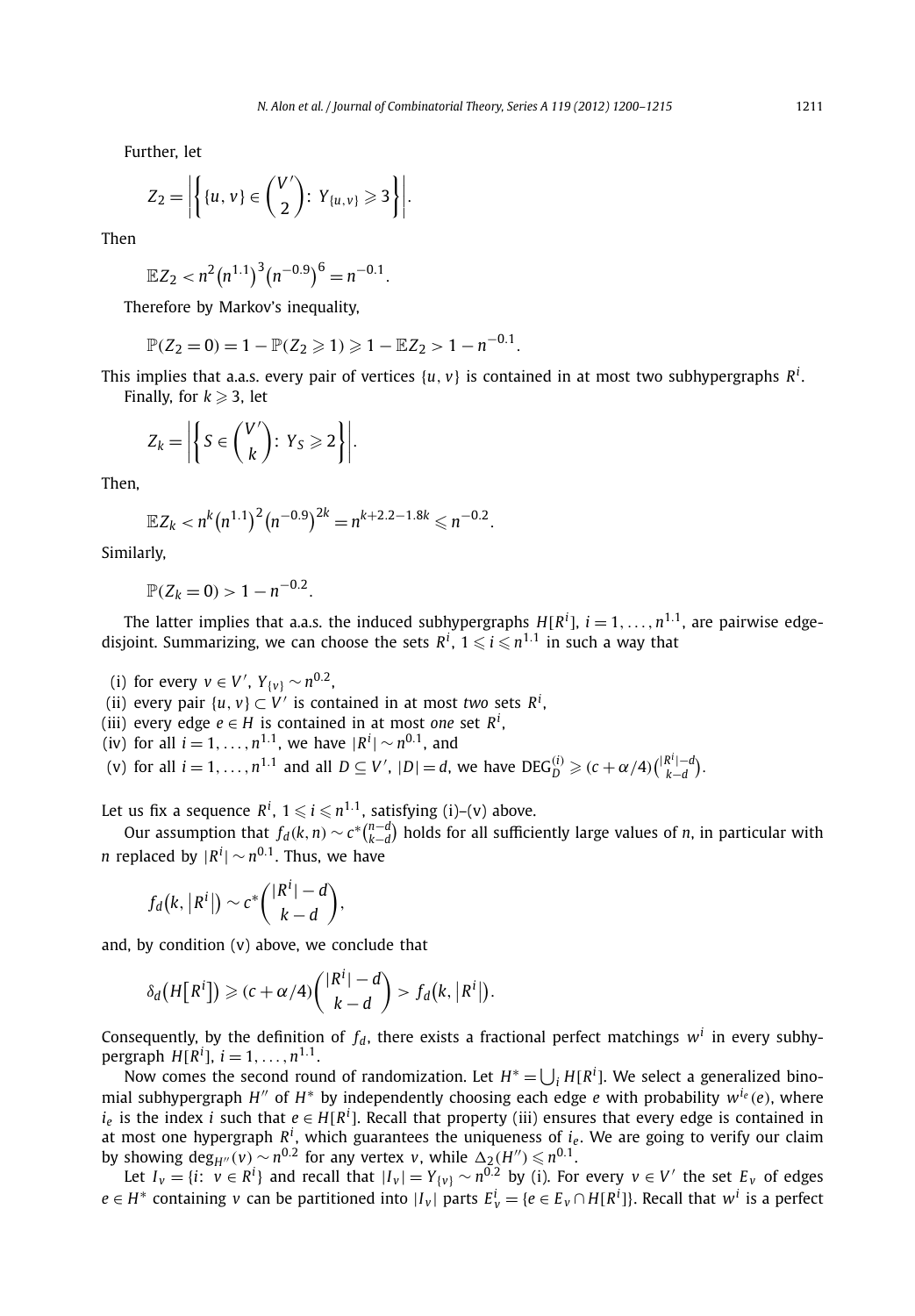matching, and thus  $\sum_{e \in E^i_v} w^i(e) = 1$ . For every  $v \in V'$  the random variable  $D_v = \deg_{H''}(v)$  is equal to  $\sum_{i\in I_{\rm v}}\sum_{e\in E_{\rm v}^i}X_e$ , where  $X_e$  are independent random variables having Bernoulli distribution with expectation  $w^{i_e}(e)$ . Therefore  $D_v$  is generalized binomial with expectation

$$
\mathbb{E} D_{v} = \sum_{e \in E_{v}} w^{i_e}(e) = \sum_{i \in I_{v}} \left( \sum_{e \in E_{v}^{i}} w^{i}(e) \right) = \sum_{i \in I_{v}} 1 \sim n^{0.2}.
$$

Hence by Chernoff's inequality (6),

$$
\mathbb{P}(|D_v - n^{0.2}| \geqslant \alpha n^{0.2}) \leqslant 2e^{-\frac{\varepsilon^2}{3}n^{0.2}}.
$$

Set  $\alpha = n^{-0.05}$ , then  $|D_v - n^{0.2}| \leqslant n^{0.15}$  with probability  $1 - O(e^{-n^{0.1}})$ . Taking a union bound over all the *n* vertices, we conclude that a.a.s. for all  $v \in V'$  we have  $D_v \sim n^{0.2}$ .

Moreover, for all pairs  $u, v \in V'$  the random variable  $D_{u,v} = \deg_{H''}(u, v)$  is also generalized binomial with expectation

$$
\mathbb{E} D_{u,v} = \sum_{e \in E_u \cap E_v} w^{i_e}(e) = \sum_{i \in I_u \cap I_v} \bigg( \sum_{e \in E_u^i \cap E_v^i} w^i(e) \bigg) \leq |I_u \cap I_v| \leq 2
$$

by (ii). Hence, again by Chernoff's inequality (8) for large deviations, when *n* is sufficiently large,

$$
\mathbb{P}(D_{u,v}\geqslant n^{0.1})\leqslant e^{-n^{0.1}}.
$$

Once again taking the union bound ensures that a.a.s. for every pair of vertices  $u, v \in V'$ ,  $D_{u,v} \leqslant n^{0.1}$ .  $\Box$ 

#### **5. An application in distributed storage allocation**

The following model of distributed storage has been studied in information theory [17,21,28]. A file is split into multiple chunks, replicated redundantly and stored in a distributed storage system with *n* nodes. Suppose the amount of data to be stored in each node *i* is equal to  $x_i$ , where the size of the whole file is normalized to 1. In reality, because there is limited storage space or transmission bandwidth, we require that the total amount of data stored does not exceed a given budget *T* , i.e.  $x_1 + \cdots + x_n \leq T$ . At the time of retrieval, we attempt to recover the whole file by accessing only the data stored in a subset *R* of *r* nodes which is chosen uniformly at random. It is known that there always exists a coding scheme such that we can recover the file whenever the total amount of data accessed is at least 1. Our goal is to find an optimal allocation  $(x_1, \ldots, x_n)$  in order to maximize the probability of successful recovery. This problem can be reformulated as follows.

**Question 5.1.** For a sequence of nonnegative numbers  $(x_1, \ldots, x_n)$ , let

$$
\Phi(x_1,\ldots,x_n)=\bigg|\bigg\{S\subseteq[n],\ |S|=r\ \text{such that}\ \sum_{i\in S}x_i\geqslant 1\bigg\}\bigg|.
$$

Then the probability of successful recovery of the file equals

$$
\frac{\Phi(x_1,\ldots,x_n)}{\binom{n}{r}}.
$$

Given integers  $n \ge r \ge 1$  and a real number  $T > 0$ , determine

$$
F^T(r,n)=\max_{\sum x_i=T,\,x_i\geqslant 0,\,\forall i}\Phi(x_1,\ldots,x_n),
$$

and find an allocation optimizing  $F^T(r, n)$ .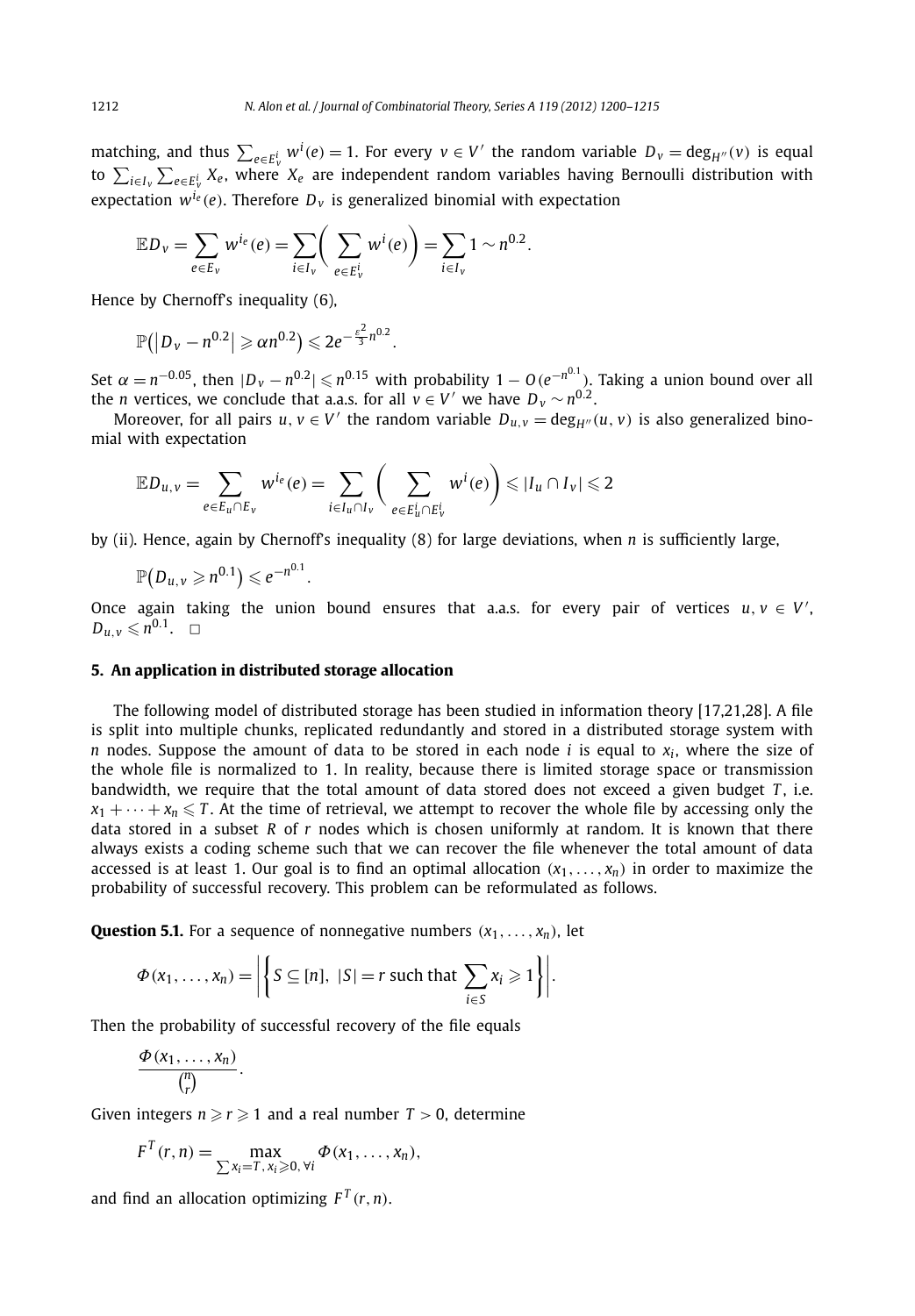In this section, we always assume that *T* is integer-valued in order to avoid any rounding issues. If the total budget *T* is at least  $n/r$  then, by setting all  $x_i = T/n \geq 1/r$  for all *i*, we can recover the original file from any subset of size r. So,  $F^T(r,n) = {n \choose r}$  for  $T \ge n/r$ . For  $T < n/r$ , let  $w(i) = x_i$  be a weight function from  $V = [n]$  to  $\mathbb R$ . Then by the definition of the threshold *r*-uniform hypergraph  $H^1_w$ from Section 3, the edges of  $H^1_w$  correspond to the *r*-subsets *S* such that  $\sum_{i\in S} x_i \geqslant 1.$  Thus, it is easy to see that the fractional matching number of  $H_w^1$  satisfies

$$
\nu^*(H_w^1) = \tau^*(H_w^1) \le \sum_{i=1}^n w(i) = \sum_{i=1}^n x_i \le T
$$

while

$$
\Phi(x_1,\ldots,x_n)=\big|H_w^1\big|.
$$

Therefore,  $F^{T}(r, n)$  is the maximum number of edges in an *r*-uniform hypergraph on *n* vertices with fractional matching number at most *T*. As such  $F^T(r, n)$  differs from  $f_0^T(r, n)$  only in that the latter has the strict inequality  $v^*(H) < T$  in its definition. But, of course, we have  $f_0^T(r,n) \leq F^T(r,n) \leq$  $f_0^{T+1}(r, n)$ , and so  $F^T(r, n) \sim f_0^T(r, n)$  as  $n \to \infty$ .

Hence, Question 5.1 is asymptotically equivalent to the fractional Erdős Conjecture 1.4. As mentioned in the introduction, it follows from the Erdős–Gallai theorem [6] that

$$
F^{T}(2, n) \sim f_0^{T}(2, n) \sim m_0^{T}(2, n) \sim \max \left\{ {2T \choose 2}, {n \choose 2} - {n - T \choose 2} \right\}.
$$

An easy calculation shows that the above maximum equals the first term if  $\frac{2}{5}n \leqslant T \leqslant \frac{1}{2}n$ , and the corresponding optimal graph is a clique of size 2*T* . This means that, asymptotically, an optimal allocation is  $x_1 = \cdots = x_{2T} = 1/2$  and  $x_{2T+1} = \cdots = x_n = 0$ . On the other hand, if  $T < \frac{2}{5}n$ , an optimal allocation is  $x_1 = \cdots = x_T = 1$  and  $x_{T+1} = \cdots = x_n = 0$ .

For general  $r \geq 3$ , if Conjecture 1.4 is true, then

$$
F^{T}(r,n) \sim \max\left\{ {rT \choose r}, {n \choose r} - {n - T \choose r} \right\}.
$$

The bounds are achieved when *H* is a clique or a complement of clique. A corresponding (asymptotically) optimal storage allocation is  $x_1 = \cdots = x_r = 1/r$ ,  $x_{rT+1} = \cdots = x_n = 0$  or  $x_1 = \cdots = x_T = 1$ ,  $x_{T+1} = \cdots = x_n = 0$ , respectively. Corollary 2.1 and Remark 2.1 assert that for  $r = 3$  and  $T < 0.277$  *n*, as well as for *r* = 4 and *T <* 0*.*217 *n*, the latter is an optimal allocation. Moreover, if Samuels' Conjecture 2.1 holds for all the remaining  $r \ge 5$ , then  $x_1 = \cdots = x_T = 1$ ,  $x_{T+1} = \cdots = x_n = 0$  is always an asymptotic optimal allocation whenever  $T < n/(r + 1)$ . Erdős [5] proved Conjecture 1.3 for all  $T < n/(2r^3)$ . Recently, the authors of [11] extended the range for which this conjecture holds to  $T = O(n/r^2)$ . Therefore, in this range,  $F^{T}(r, n)$  is achieved by the complement of a clique and an optimal allocation is also known to be  $x_1 = \cdots = x_T = 1$ ,  $x_{T+1} = \cdots = x_n = 0$ .

#### **6. Concluding remarks**

- We have studied sufficient conditions on the minimum *d*-degree which guarantee that a uniform hypergraph has a perfect matching or perfect fractional matching. We proved that if  $f_d(k, n) \sim$  $c^*(\binom{n}{k}$ , then  $m_d(k, n) \sim \max\{c^*, 1/2\}(\binom{n}{k}$ . Therefore in order to determine the asymptotic behavior of the minimum *d*-degree ensuring existence of a perfect matching, we can instead study the presumably easier question for fractional matchings. Using this approach we showed, in particular, that  $m_1(5, n) \sim (1 - \frac{4^4}{5^4}) {n-1 \choose 4}.$
- An intriguing problem which remains open is the conjecture by Erdős which states that the maximum number of edges in a *k*-uniform hypergraph *H* on *n* vertices with matching number smaller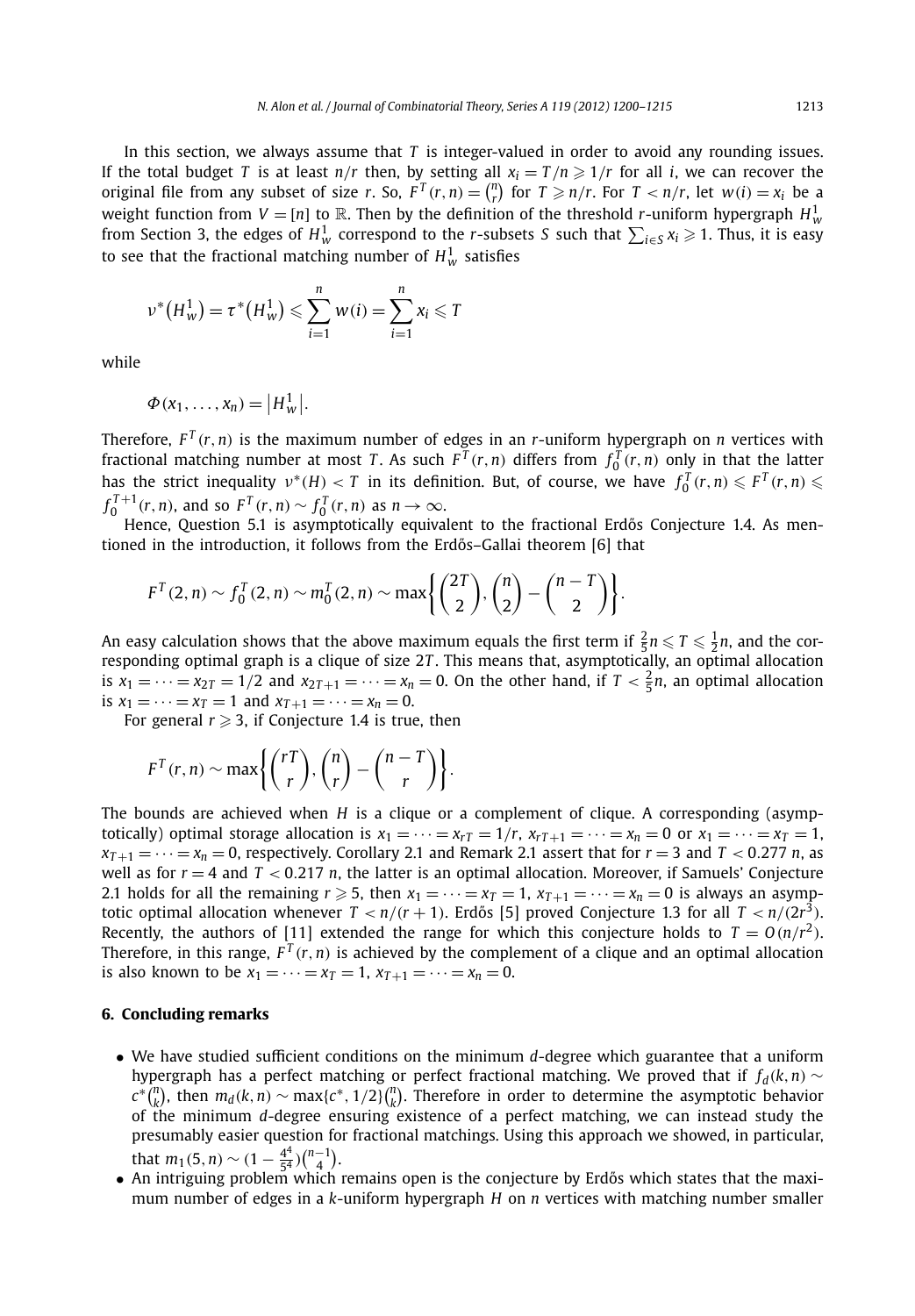than *s* is exactly

$$
\max\left\{\binom{ks-1}{k},\binom{n}{k}-\binom{n-s+1}{k}\right\}.
$$

The fractional version of Erdős conjecture is also very interesting. In its asymptotic form it says that if *H* is an *l*-uniform *m*-vertex hypergraph with fractional matching number *ν*<sup>∗</sup>*(H)* = *xm*, where  $0 \leqslant x < 1/l$ , then

$$
|H| \leq (1 + o(1)) \max \{(lx)^l, 1 - (1 - x)^l\} {m \choose l}.
$$

In Section 2 we showed that the fractional Erdős conjecture is related to a probabilistic conjecture of Samuels. This conjecture, if proved, will provide a solution to the fractional version of Erdős problem for the range  $x \le \frac{1}{l+1}$ . It will also lead to the asymptotics of  $m_d(k, n)$  and  $f_d(k, n)$  for arbitrary  $k \ge d + 1$  and  $d \ge 1$ .

• As it turns out, matchings and fractional matchings also have some interesting applications in information theory. In particular, the uniform model of distributed storage allocation considered in [28] leads to a question which is asymptotically equivalent to the fractional version of Erdős' problem. In [17], the set of accessed nodes, *R*, is given by taking each node randomly and independently with probability *p*. It would be interesting to see if our techniques can be applied to study this binomial model too.

#### **Acknowledgments**

The authors would like to thank Alex Dimakis for a discussion on the fractional Erdős conjecture, and an anonymous referee for many helpful comments.

#### **References**

- [1] N. Alon, H. Huang, B. Sudakov, Nonnegative *k*-sums, fractional covers, and probability of small deviations, J. Combin. Theory Ser. B, [doi:10.1016/j.jctb.2011.12.002](http://dx.doi.org/10.1016/j.jctb.2011.12.002), in press.
- [2] N. Alon, J. Spencer, The Probabilistic Method, John Wiley, Inc., New York, 2008.
- [3] D.E. Daykin, R. Häggkvist, Degrees giving independent edges in a hypergraph, Bull. Austral. Math. Soc. 23 (1) (1981) 103– 109.
- [4] G.A. Dirac, Some theorems of abstract graphs, Proc. London Math. Soc. 3 (1952) 69–81.
- [5] P. Erdős, A problem on independent *r*-tuples, Ann. Univ. Sci. Budapest. Eőtvős Sect. Math. 8 (1965) 93–95.
- [6] P. Erdős, T. Gallai, On maximal paths and circuits of graphs, Acta Math. Acad. Sci. Hung. 10 (1959) 337–356.
- [7] P. Frankl, The shifting technique in extremal set theory, in: Surveys in Combinatorics, in: London Math. Soc. Lecture Note Ser., vol. 123, 1987, pp. 81–110.
- [8] P. Frankl, V. Rödl, Near perfect coverings in graphs and hypergraphs, European J. Combin. 6 (4) (1985) 317–326.
- [9] P. Frankl, V. Rödl, A. Rucinski, On the maximum number of edges in a triple system not containing a disjoint family of a ´ given size, Combin. Probab. Comput., [doi:10.1017/S0963548311000496](http://dx.doi.org/10.1017/S0963548311000496), in press.
- [10] H. Hàn, Y. Person, M. Schacht, On perfect matchings in uniform hypergraphs with large minimum vertex degree, SIAM J. Discrete Math. 23 (2) (2009) 732–748.
- [11] H. Huang, P. Loh, B. Sudakov, The size of a hypergraph and its matching number, Combin. Probab. Comput., [doi:10.1017/](http://dx.doi.org/10.1017/S096354831100068X) [S096354831100068X,](http://dx.doi.org/10.1017/S096354831100068X) in press.
- [12] S. Janson, T. Łuczak, A. Ruciński, Random Graphs, John Wiley and Sons, New York, 2000.
- [13] I. Khan, Perfect matching in 3-uniform hypergraphs with large vertex degree, submitted for publication.
- [14] I. Khan, Perfect matchings in 4-uniform hypergraphs, submitted for publication.
- [15] D. Kühn, D. Osthus, Embedding large subgraphs into dense graphs, in: S. Huczynka, J. Mitchell, C. Roney-Dougal (Eds.), Surveys in Combinatorics, in: London Math. Soc. Lecture Note Ser., vol. 365, Cambridge University Press, 2009, pp. 137– 167.
- [16] D. Kühn, D. Osthus, A. Treglown, Matchings in 3-uniform hypergraphs, submitted for publication.
- [17] D. Leong, A.G. Dimakis, T. Ho, Symmetric allocations for distributed storage, in: Proceedings of the IEEE Global Telecommunications Conference (GLOBECOM), 2010.
- [18] D. Leong, A.G. Dimakis, T. Ho, Distributed storage allocations, available at <http://arxiv.org/pdf/1011.5287v1.pdf>.
- [19] A. Lo, K. Markström, *F* -factors in hypergraphs via absorption, submitted for publication.
- [20] K. Markström, A. Ruciński, Perfect matchings and Hamilton cycles in hypergraphs with large degrees, European J. Combin. 32 (5) (2011) 677–687.
- [21] M. Naor, R.M. Roth, Optimal file sharing in distributed networks, SIAM J. Comput. 24 (1991) 158–183.